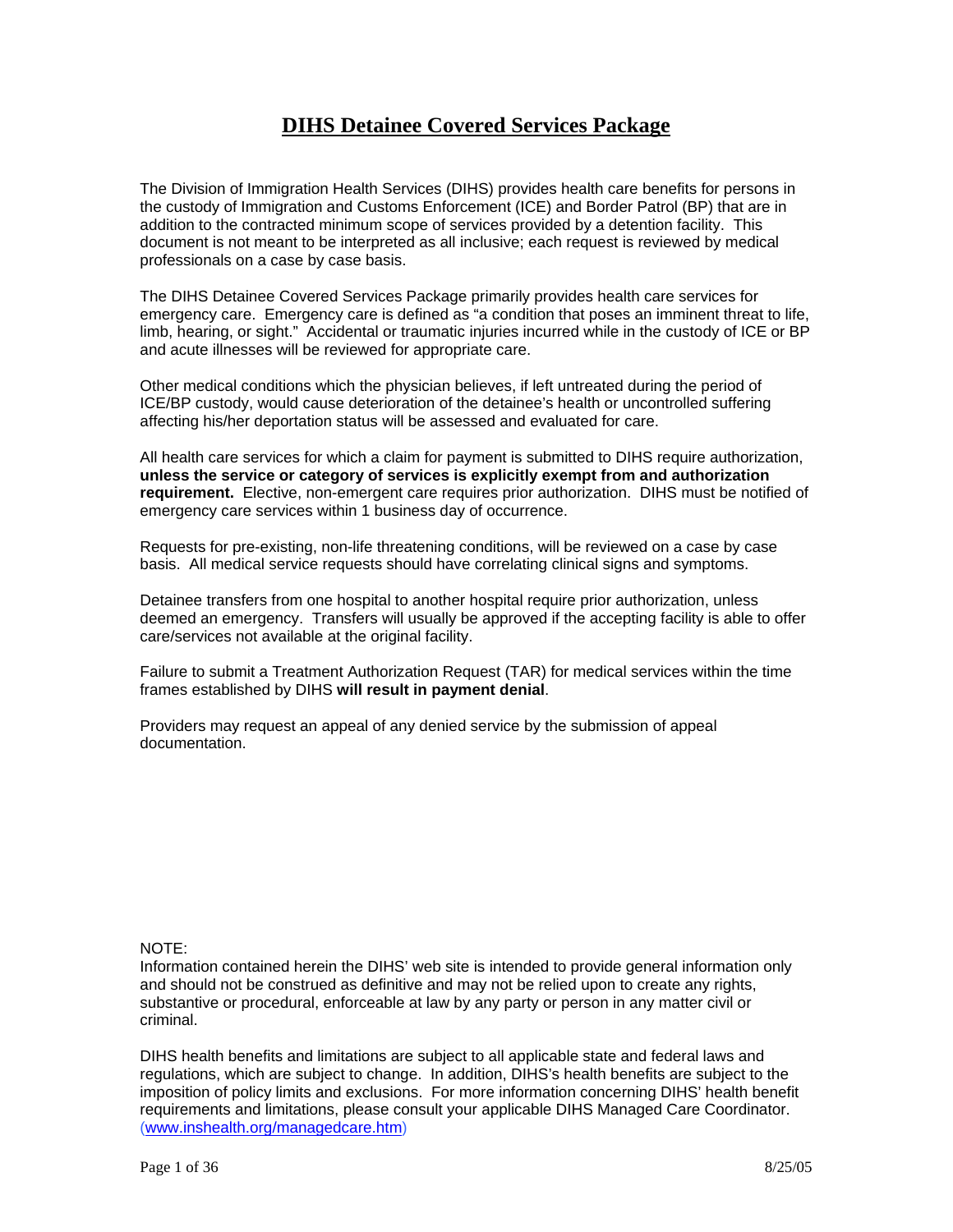# **Allergy/Clinical Immunology**

Scheduled, non-emergency allergy/immunology services are not a covered benefit Requests will be reviewed on a case by case basis.

The following are examples of commonly requested procedures usually **not covered** but can be requested by submitting a TAR in the event of an emergency situation.

Allergy testing and treatment

Medical conference services for allergy

Professional services for allergen immunotherapy

Provocative test

### NOTE:

Information contained herein the DIHS' web site is intended to provide general information only and should not be construed as definitive and may not be relied upon to create any rights, substantive or procedural, enforceable at law by any party or person in any matter civil or criminal.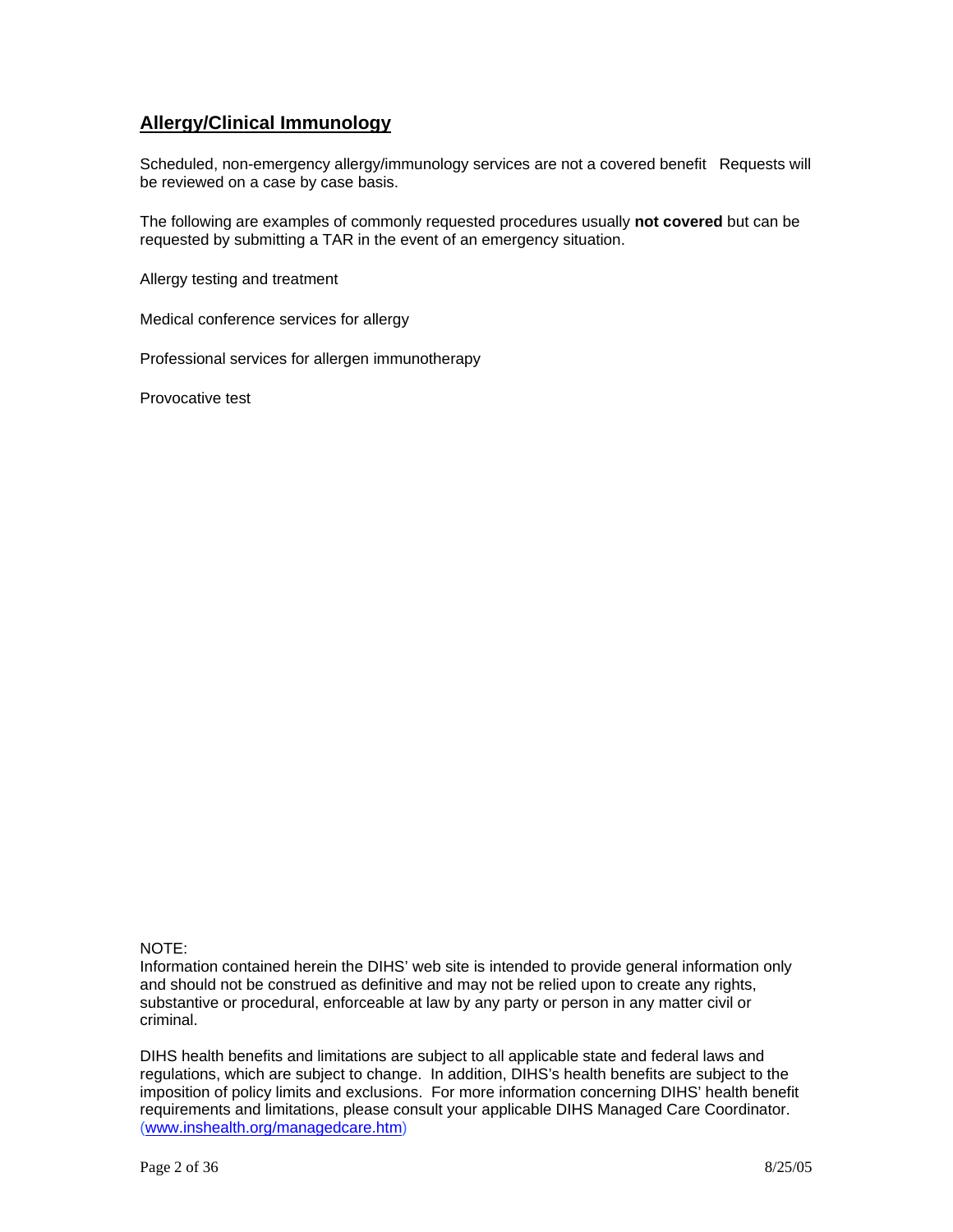# **Cardiology**

Cardiology service requests may be authorized for emergent care. Scheduled, non-emergent or work up procedures and or testing is not covered. All requests are reviewed on a case by case basis.

The following are commonly requested procedures usually not covered but can be requested by a TAR in the event of an emergency.

Cardiac rehabilitation; not covered

Non-emergency cardiac catherization require prior approval by the Medical Director/Designee.

Non-emergency Electrocardiograms (EKG) with interpretation should be provided on-site @ the detention facilities.

Non-emergency coronary artery bypass surgery

Non-emergency insertion of pacemaker or any other implants

Non-emergency angioplasty (with or without insertion of stents)

### NOTE:

Information contained herein the DIHS' web site is intended to provide general information only and should not be construed as definitive and may not be relied upon to create any rights, substantive or procedural, enforceable at law by any party or person in any matter civil or criminal.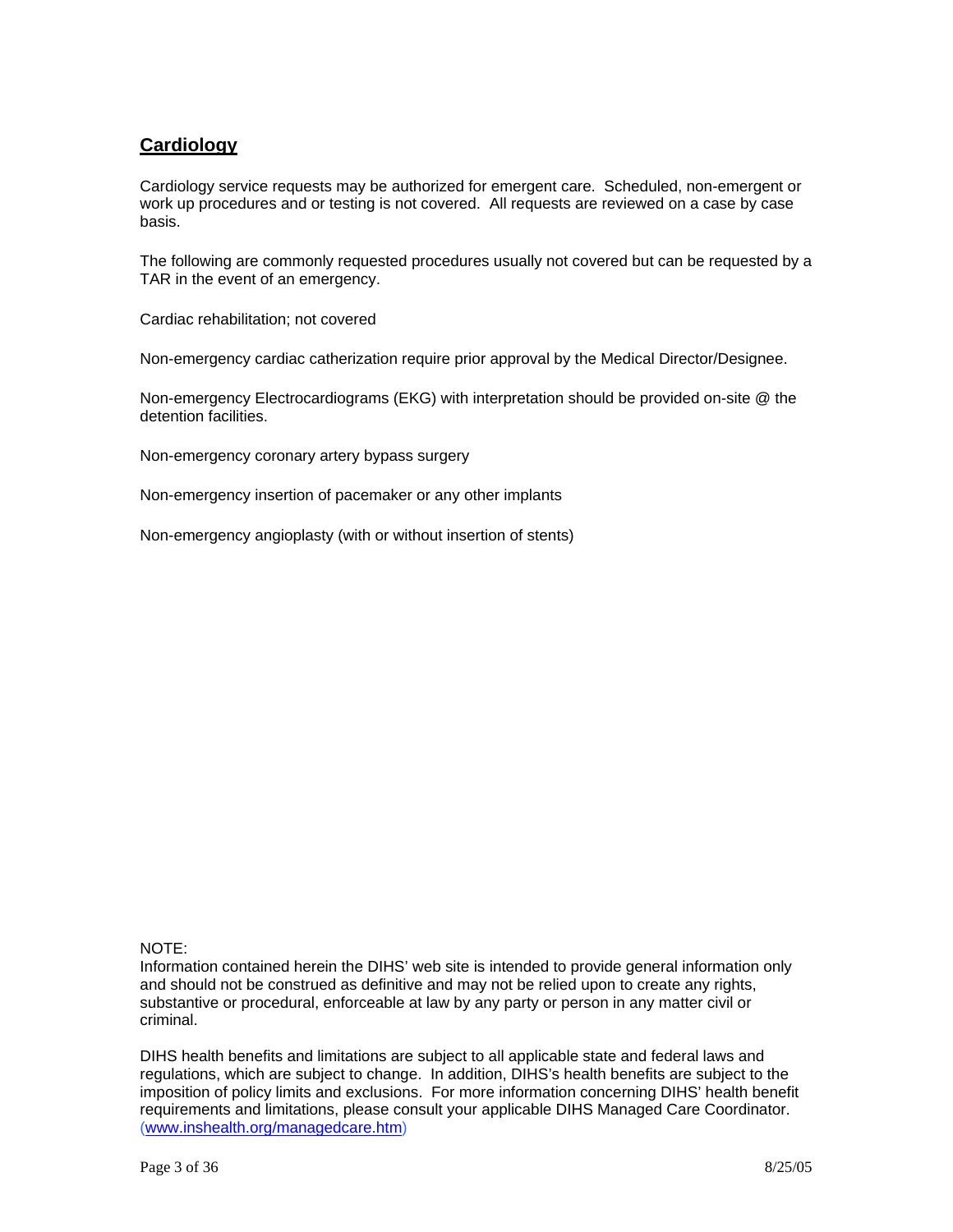## **Dental**

An initial dental screening is conducted within 14 days of admission, unless completed within the last six months, to include instructions on dental hygiene. This is considered part of the intake process and does not require a separate authorization.

Dental services are provided for emergent care and the relief of pain and suffering. Request for authorization is required within 1 business day of the event.

**Non-emergent** care requires prior authorization

Orthodontics is not a covered service.

All requests are reviewed on a case by case basis.

The following procedures **are covered** under dental services, once authorization is obtained.

- Generally, routine/non-emergent dental examinations are approved for detainees who have been in ICE/BP custody 12 months, supported by narrative and diagnostic x-rays, if necessary.
- Treatment of dental pain; sedative fillings, extractions of non-restorable teeth, gross debridement of symptomatic areas for inmates in custody less than 12 months.
- Repair of partials or dentures must have documentation of inability to maintain sufficient caloric intake and approval by a DIHS Dental Consultant.
- Treatment plan with x-rays for those inmates who request care with more than 12 months detention.
- Development of an individualized treatment plan for each inmate receiving dental care.
- Consultation and referral to dental specialist, including oral surgery, when necessary.

Forensic dental exams for age determinations

- must be ordered by ICE/BP Officer **AND**
- the requesting agency has a need for this information

#### NOTE:

Information contained herein the DIHS' web site is intended to provide general information only and should not be construed as definitive and may not be relied upon to create any rights, substantive or procedural, enforceable at law by any party or person in any matter civil or criminal.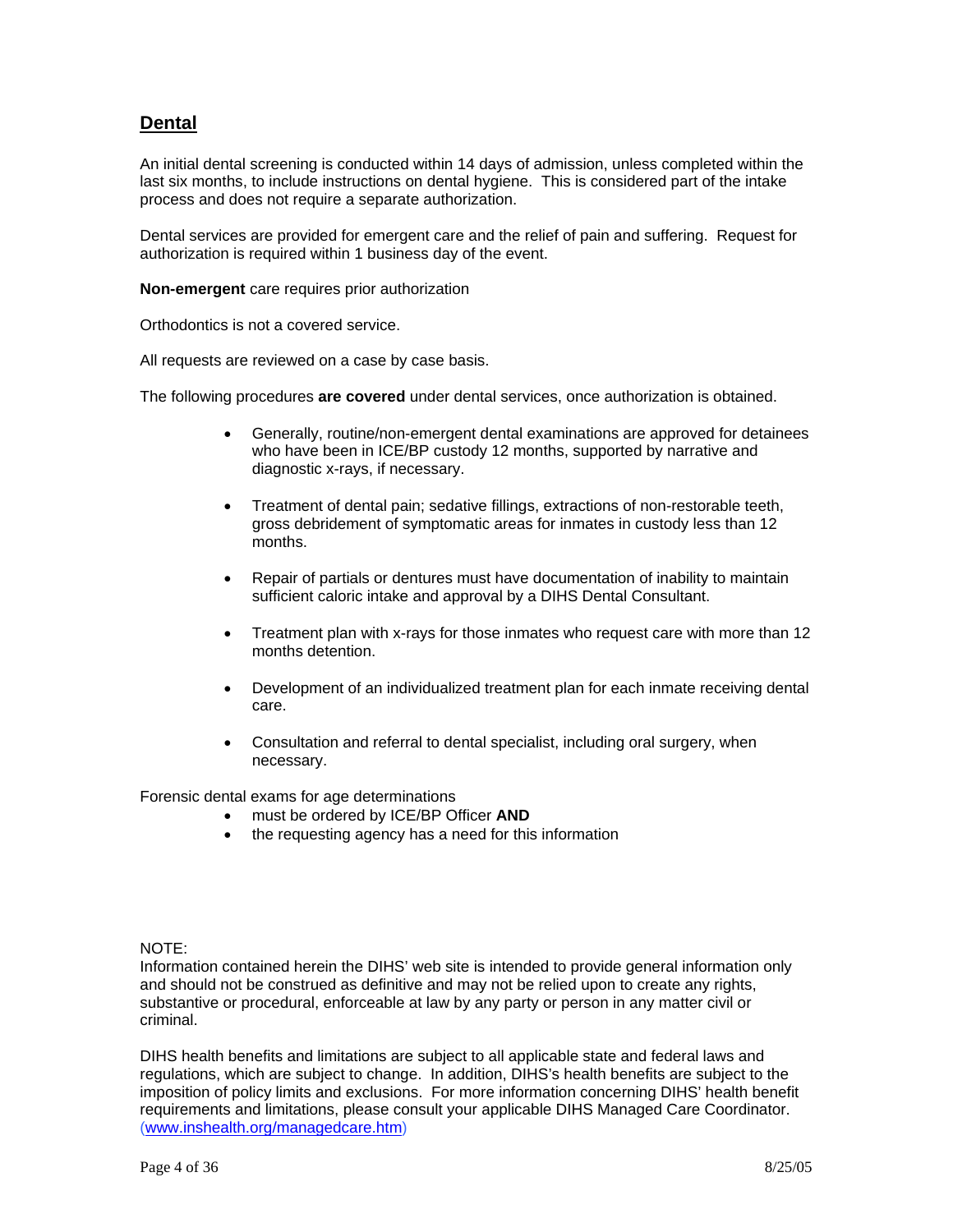## **Digestive System**

Digestive system service requests may be authorized for emergent care. Scheduled, nonemergent or work up procedures and or testing is not covered. All requests are reviewed on a case by case basis.

The following are commonly requested procedures that are **not covered** but can be requested by a TAR in the event of an emergency.

Adenoidectomy

Hiatal hernia repair

Fissurectomy or Fistulectomy

Gastric bypass for morbid obesity

Gastroplasty for morbid obesity

Hernia repair; unless non-reducible, incarcerated or strangulated

Hemorrhoidal surgery (internal or external)

Testing for H pylori

**Tonsillectomy** 

#### NOTE:

Information contained herein the DIHS' web site is intended to provide general information only and should not be construed as definitive and may not be relied upon to create any rights, substantive or procedural, enforceable at law by any party or person in any matter civil or criminal.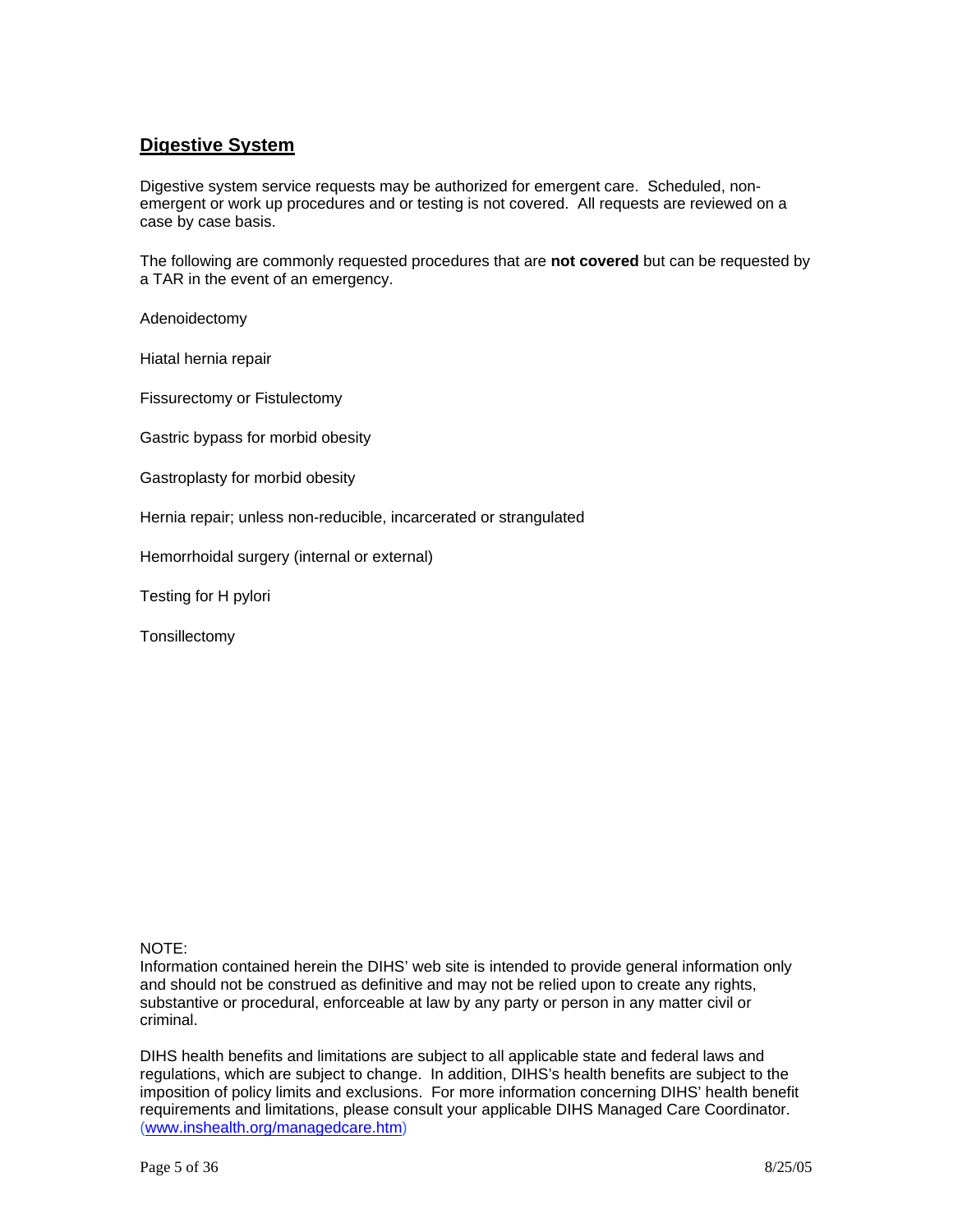# **Ear, Nose and Throat**

Ear, nose and throat service requests may be provided for emergent care. Scheduled, nonemergent or work up procedures and or testing is not covered. All requests are reviewed on a case by case basis.

The following are commonly requested procedures that are **not covered** but can be requested by a TAR in the event of an emergency.

Adenoidectomy

**Tonsillectomy** 

Tympanoplasty

### NOTE:

Information contained herein the DIHS' web site is intended to provide general information only and should not be construed as definitive and may not be relied upon to create any rights, substantive or procedural, enforceable at law by any party or person in any matter civil or criminal.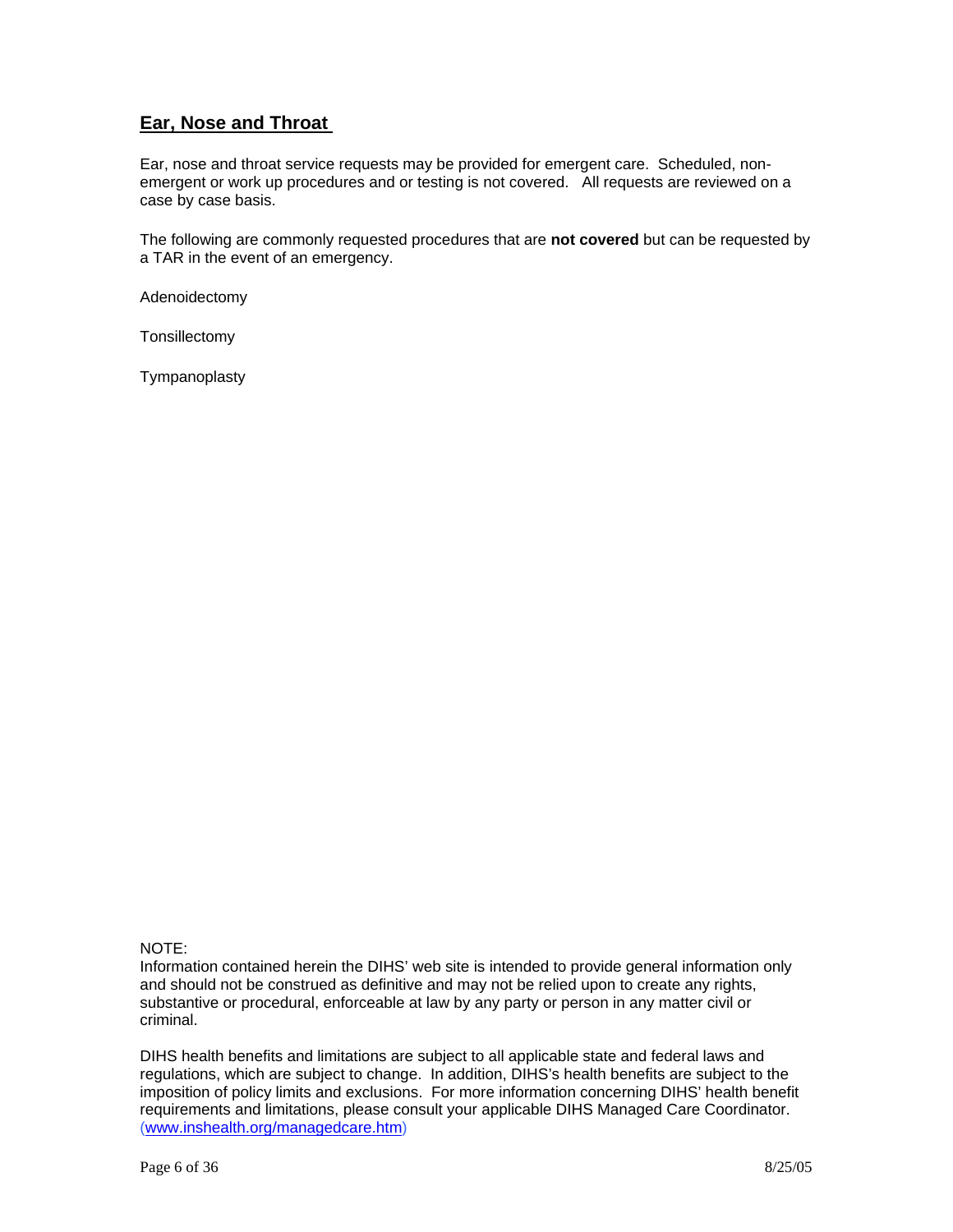# **Endocrinology**

Endocrinology service requests may be provided for emergent care. Scheduled, non-emergent, work up procedures and or testing is not covered. All requests are reviewed on a case by case basis.

### NOTE:

Information contained herein the DIHS' web site is intended to provide general information only and should not be construed as definitive and may not be relied upon to create any rights, substantive or procedural, enforceable at law by any party or person in any matter civil or criminal.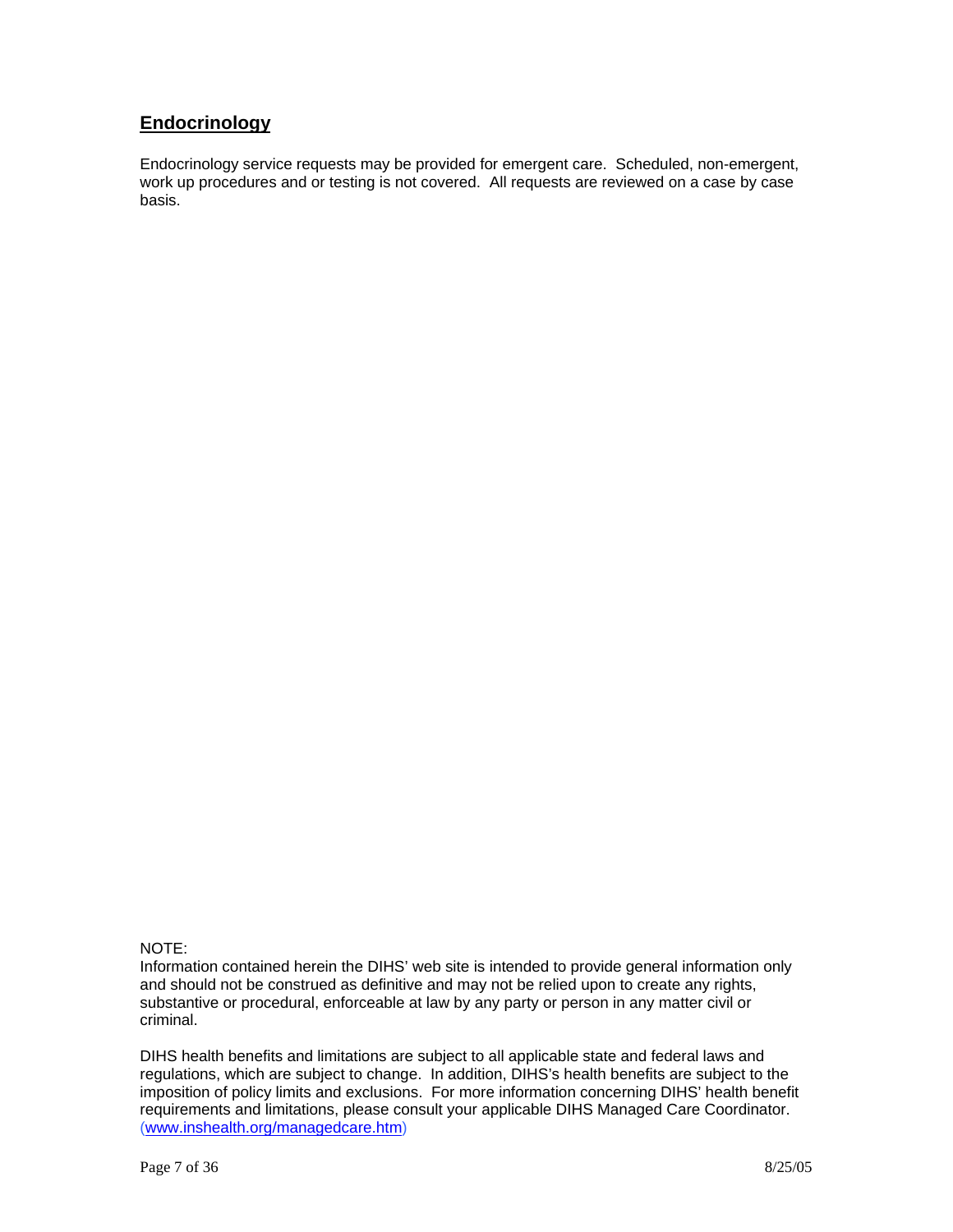## **General Surgery**

Scheduled, non-emergent surgical services are not a covered benefit. Requests will be reviewed on a case by case basis.

Any operative procedure or any portion of a procedure performed primarily to improve physical appearance and/or treat a mental condition through change in bodily form is **not covered**.

The following are examples of commonly requested procedures that are **not covered** but can be requested in the event of an emergency situation. Also reference each individual body system for additional information.

Autologous blood donations, pre-surgical

Non-emergency pacemaker insertion, or insertion of any other implants, unless determined by a physician to be immediately necessary to preserve life.

Non-emergency hemiorrhaphy

Oral and maxillofacial surgery, unless required as a result of injury incurred while in the custody of ICE/BP

Plastic surgery

Reconstructive surgery, unless required as a result of injury incurred while in the custody of ICE/BP

Removal of implant material

Stand-by surgeons

Surgical treatment for morbid obesity

Surgical correction of congenital anomalies

### **Eye Surgery**

Blepharoptosis repair

**Canthoplasty** 

#### NOTE:

Information contained herein the DIHS' web site is intended to provide general information only and should not be construed as definitive and may not be relied upon to create any rights, substantive or procedural, enforceable at law by any party or person in any matter civil or criminal.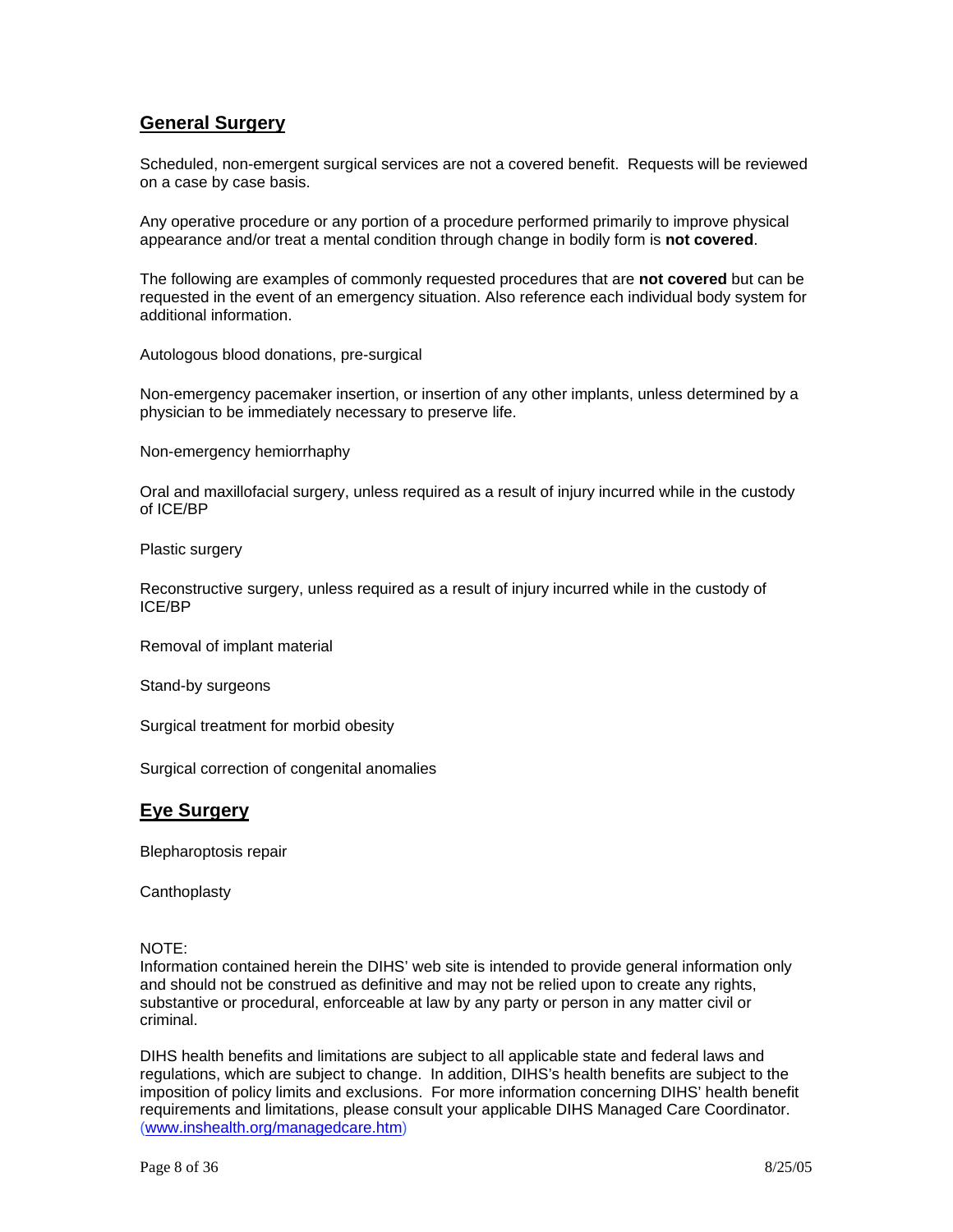Cataract surgery

Cataract removal

Closure of lacrimal punctum

Conjunctivodacryocystotomy

Conjunctivorhinostomy

Corneal relaxing incision

Corneal wedge resection

Correction of lid retraction

Correction of everted punctum

Epikeratoplasty

**Keratomileusis** 

Keratophakia

**Keratoprosthesis** 

Modification of ocular implant

Photorefractive keratectomy

Plastic repair of canaliculi

Pterygium, removal of

Radial keratotomy

Reconstruction of eyelid

Reduction of overcorrection of ptosis

Release of extensive scar tissue

NOTE:

Information contained herein the DIHS' web site is intended to provide general information only and should not be construed as definitive and may not be relied upon to create any rights, substantive or procedural, enforceable at law by any party or person in any matter civil or criminal.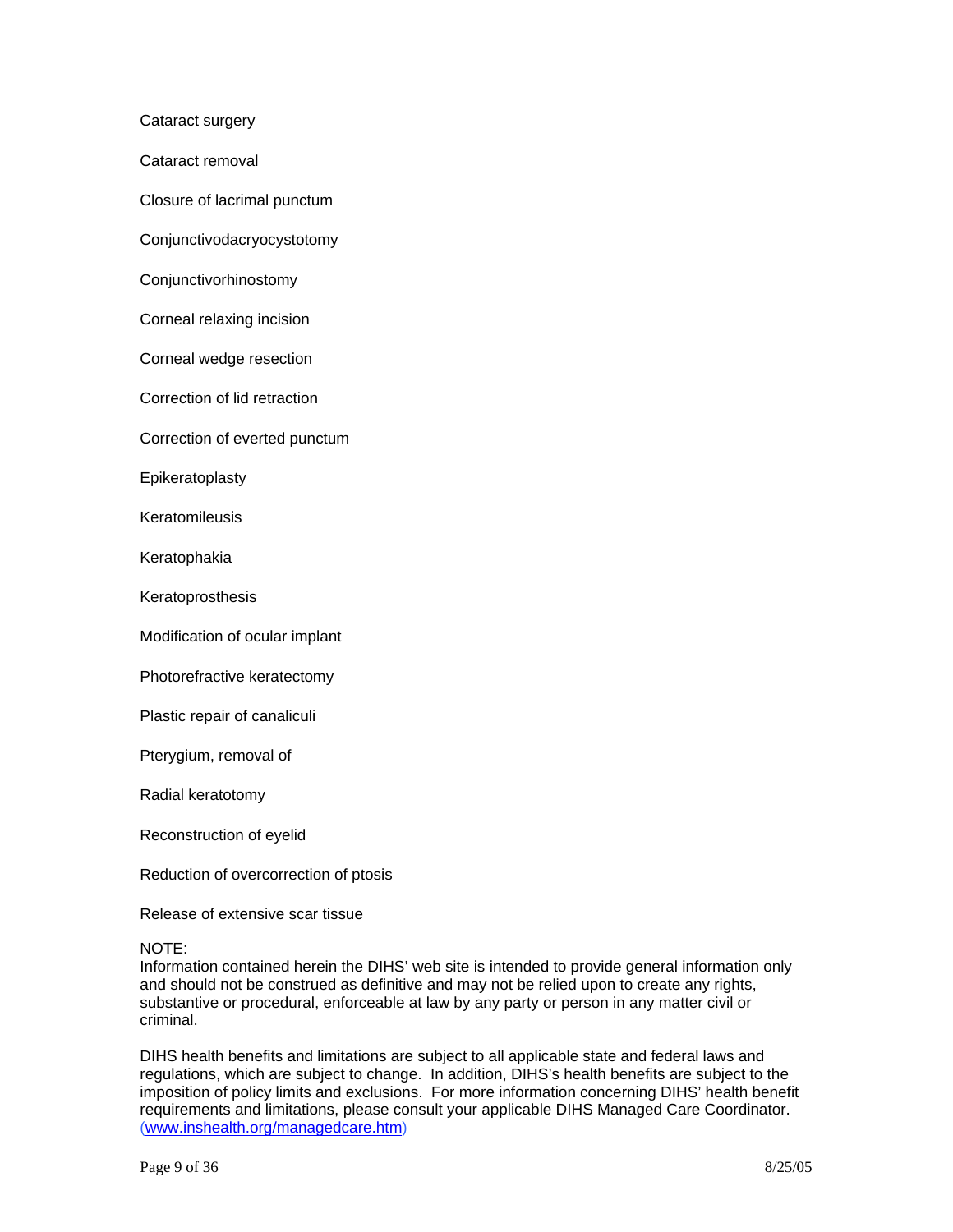Removal or revision of orbital implant

Strabismus surgery

Transposition extraocular muscle

### **Ear, Nose and Throat Surgery**

Adenoidectomy

Excision of soft tissue lesion of the ear

Excision of exostosis

Excision of tonsil tags

Functional reconstruction of the internal nose

Insertion of nasal septal prosthesis

Lysis of intranasal synechia

Myringotomy with or without tubes

Orthognathic surgery

Repair of oronasal fistula

Rhinoplasty

Septoplasty or submucous resection

**Tonsillectomy** 

Treatment for temporomandibular joint dysfunction and disorders, including surgery and appliances

Tympanoplasty

#### NOTE:

Information contained herein the DIHS' web site is intended to provide general information only and should not be construed as definitive and may not be relied upon to create any rights, substantive or procedural, enforceable at law by any party or person in any matter civil or criminal.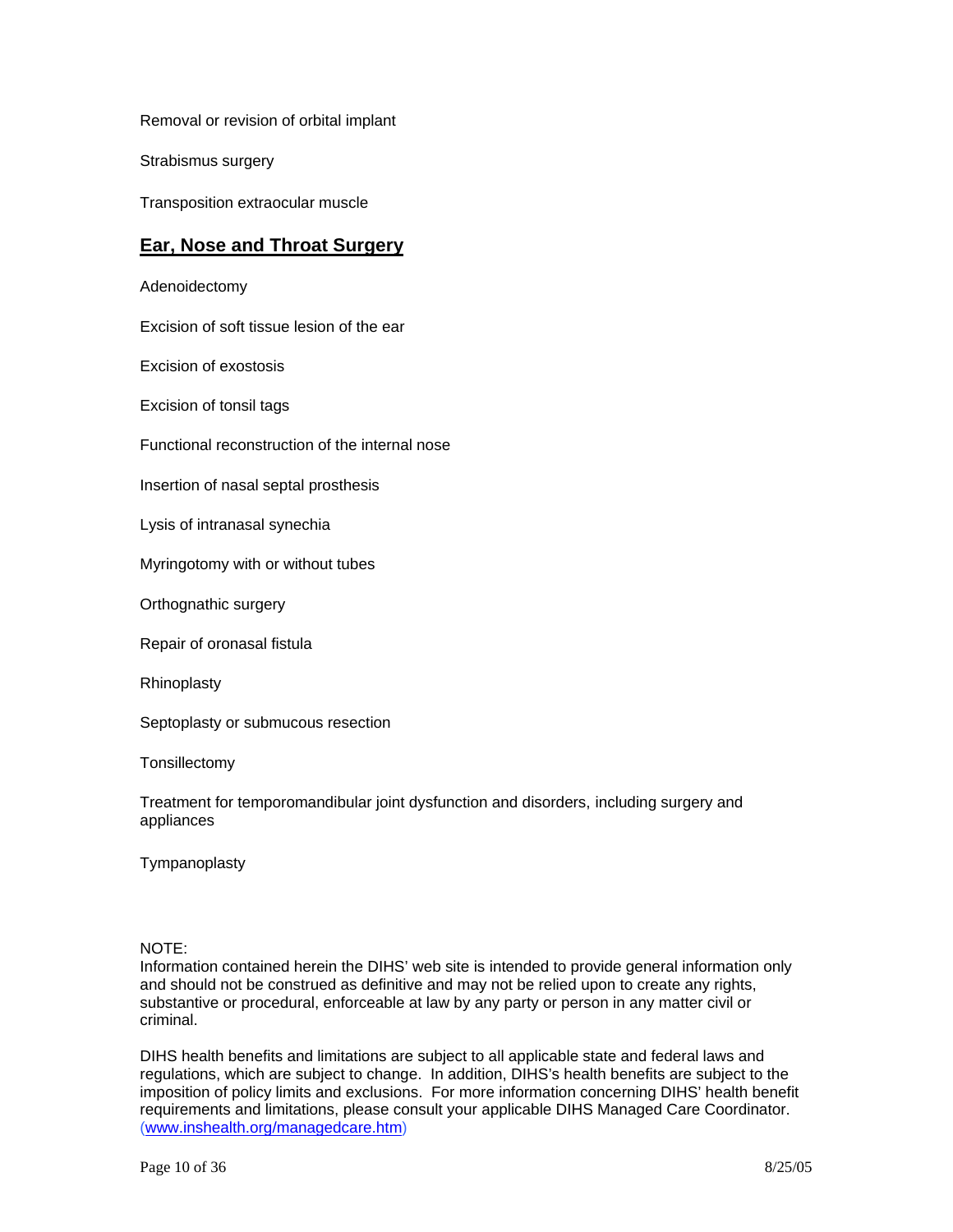# **Cardiovascular System Surgery**

Non-emergency angioplasty

Non-emergency coronary artery bypass surgery

Non-emergency pacemaker insertion, or insertion of any other implants, unless determined by a physician to be immediately necessary to preserve life and approved by DIHS Managed Care Unit.

Varicose vein ligation, division, excision, or stripping

### **Orthopedic Surgery**

Arthrocentesis

Arthroplasty

Arthroscopy-surgical

Arthrotomy

Bone graft

Carpal tunnel decompression

**Condylectomy** 

Diagnostic athroscopy, with or without biopsy

Disc repair

Foot surgery, including bunionectomy

Hammertoe operation, for cock-up fifth toe

Joint reconstruction

Ligament release of tarsal tunnel

Myotomy

NOTE:

Information contained herein the DIHS' web site is intended to provide general information only and should not be construed as definitive and may not be relied upon to create any rights, substantive or procedural, enforceable at law by any party or person in any matter civil or criminal.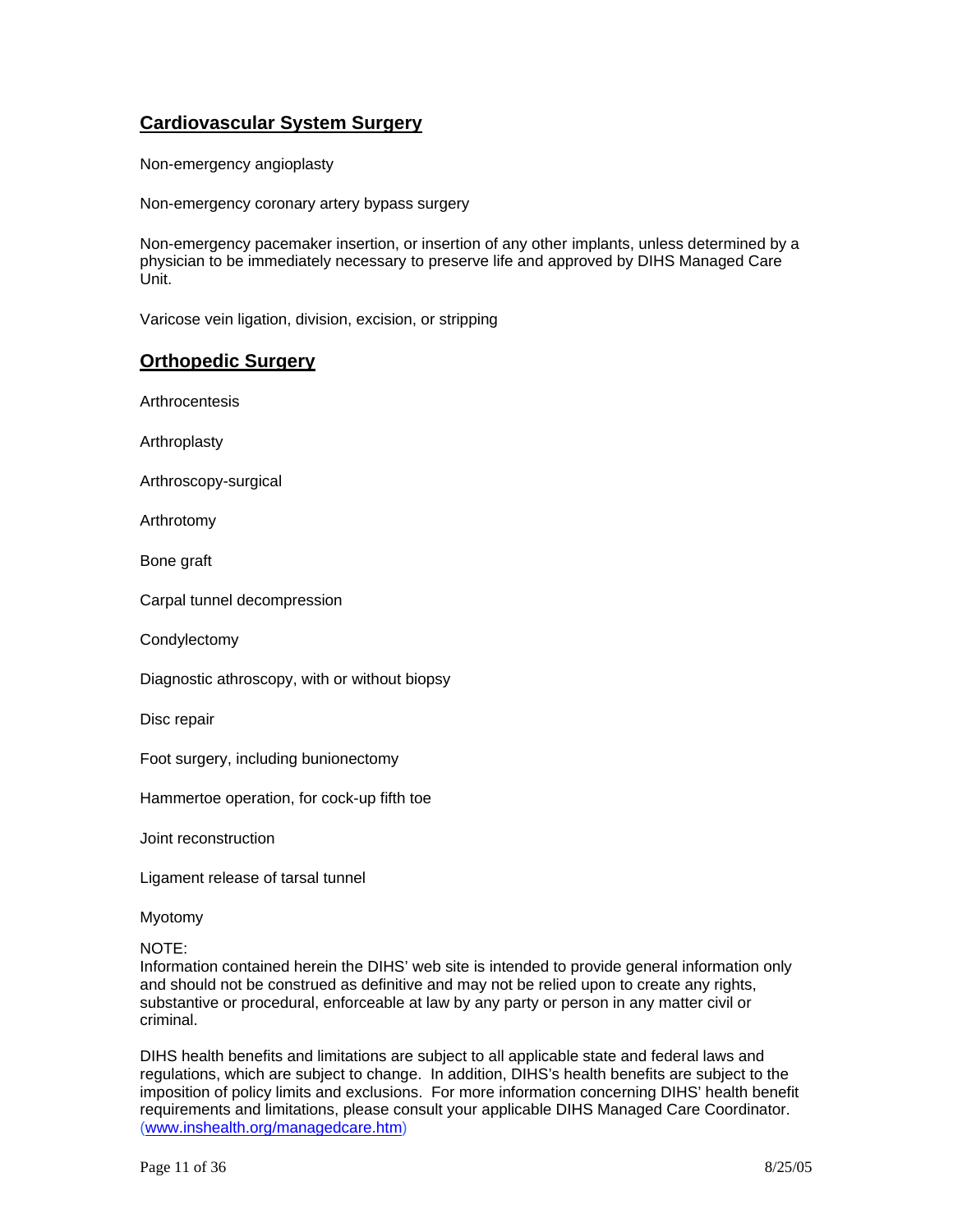Non-emergency limb amputation Non-emergency reconstruction of the mandible Orthognathic surgery Osteoplasty for orthognathic deformities Osteoplasty of ramus, with or without bone graft Osteotomy of the body of the mandible Osteotomy-segmented or subapical-per sextant or quadrant Partial ostectomy Radical resection of mandible with bone graft Reconstruction of cleft foot Reconstruction of the toe Skin grafts Surgical discectomy; with or without implant **Synovectomy** Transosseous implant Transseptal fiberotomy

# **Integumentary System Surgery (Skin, Subcutaneous and Breast)**

Acne surgery

Arthoscopy of the temporomandibular joint

Arthroplasty

Augmentation of the mandibular body or angle

NOTE:

Information contained herein the DIHS' web site is intended to provide general information only and should not be construed as definitive and may not be relied upon to create any rights, substantive or procedural, enforceable at law by any party or person in any matter civil or criminal.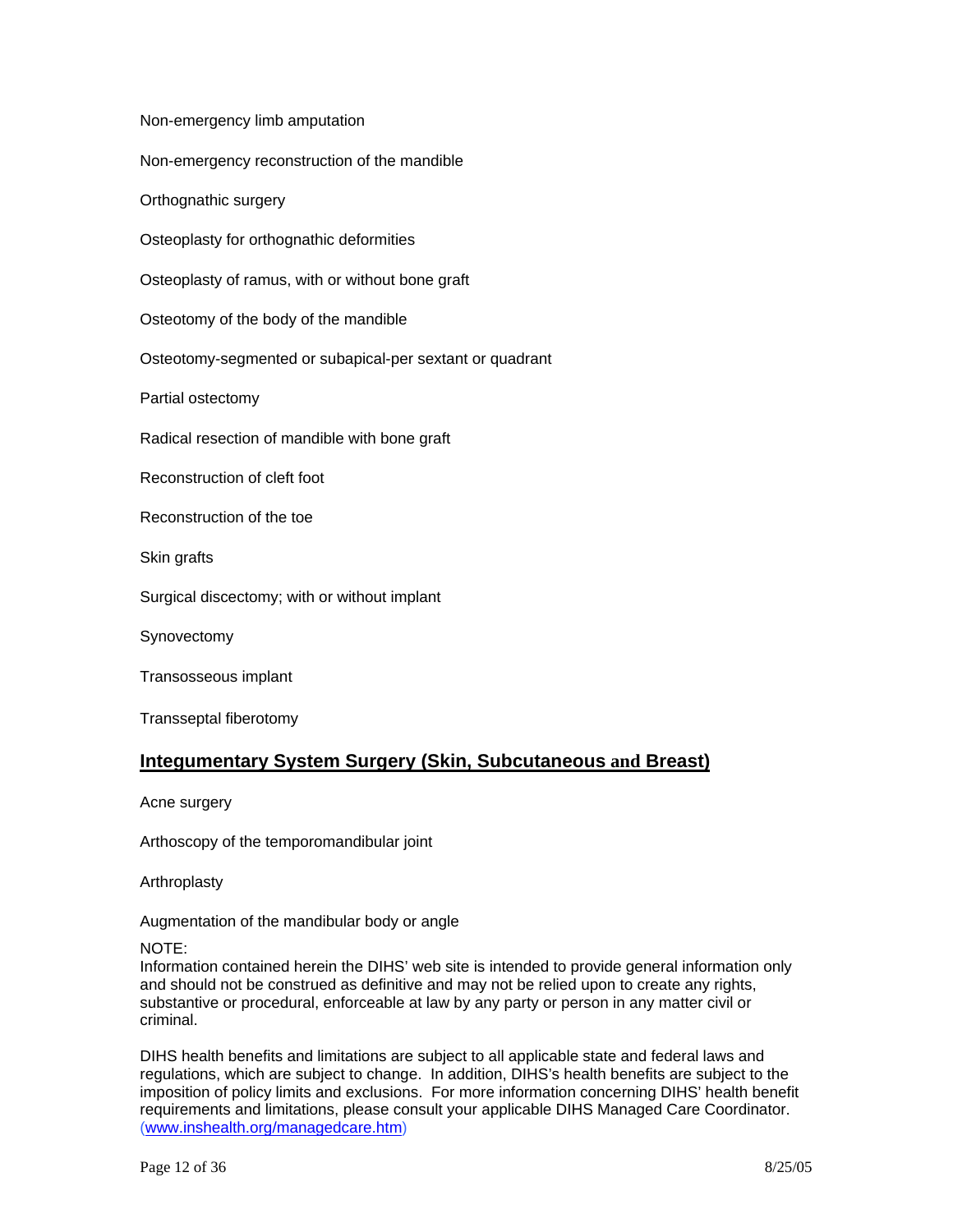### Blepharoplasty

Bone graft, nasal maxillary and malar areas

Breast reconstruction

Carpal tunnel decompression

Cartilage graft

**Cervicoplasty** 

Condylectomy of the temporomandibular joint

Coronoidectomy

Correction of inverted nipples

Excision of excessive skin

Fascia lata graft

Foot surgery, including bunionectomy

**Genitopiasty** 

Graft for facial nerve paralysis

Hair transplant

Hammertoe operation, for cock-up fifth toe

Immediate insertion of breast prosthesis after mastectomy

Insertion of tissue expander

Insertion of contraceptive capsules

Ligament release of tarsal tunnel

Mammoplasty

#### NOTE:

Information contained herein the DIHS' web site is intended to provide general information only and should not be construed as definitive and may not be relied upon to create any rights, substantive or procedural, enforceable at law by any party or person in any matter civil or criminal.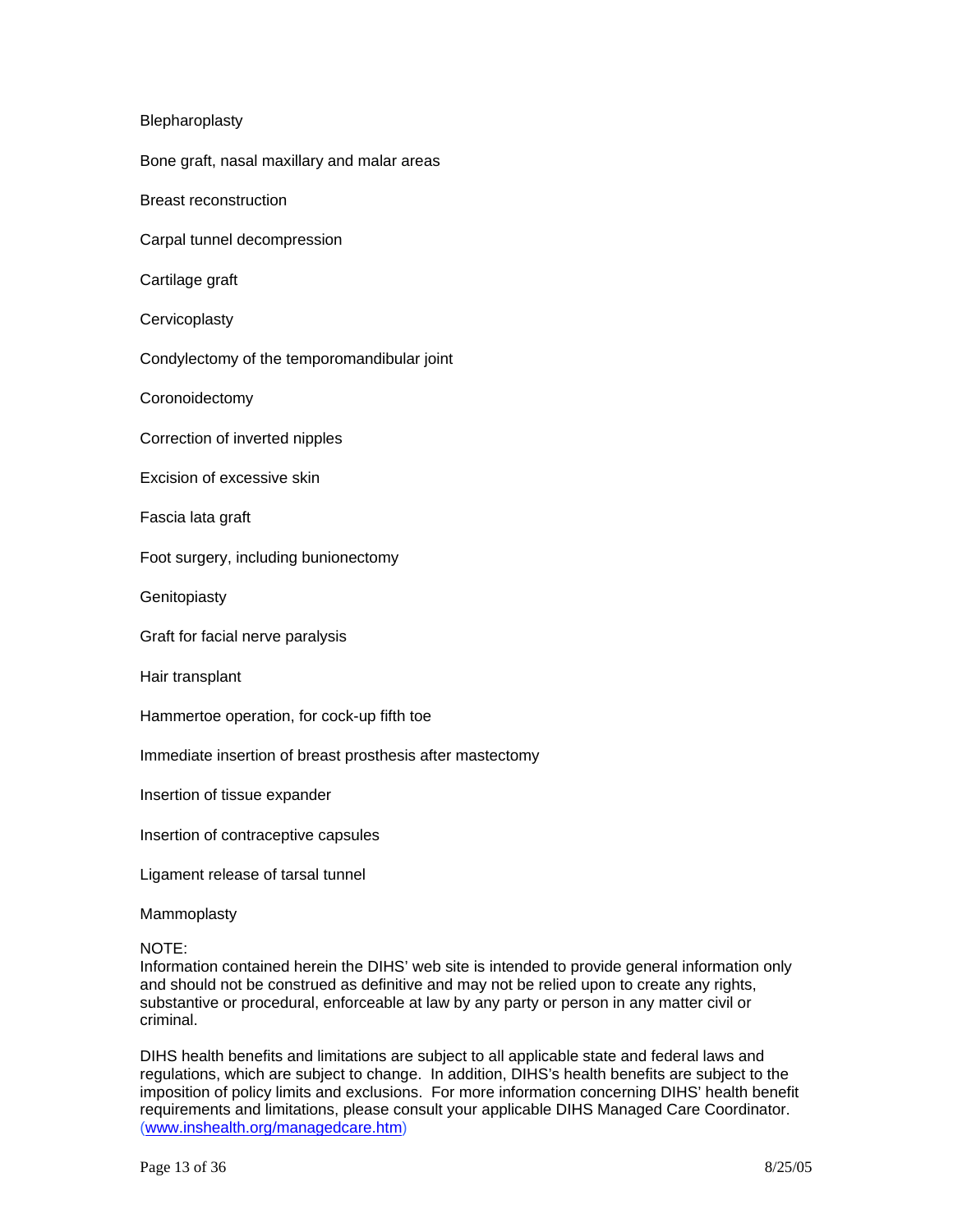Mastectomy for gynecomastia **Mastopexy** Meniscectomy of the temporomandibular joint Muscle resection Nipple/areola reconstruction Nipple exploration Non-emergency back (disc) surgery Non-emergency reconstruction of the mandible Non-emergency herniorrhaphy Osteotomy of the facial bones Osteotomy of the mandible Periprosthetic capsulectomy, breast Reconstruction of nail bed Reconstruction of cleft foot Reconstruction of the toe

Reconstructive surgery

Reduction of the forehead

Removal by contouring of a benign tumor of the facial bone

Removal of tissue expander

Removal of sutures under anesthesia

Removal of intact mammary implant

NOTE:

Information contained herein the DIHS' web site is intended to provide general information only and should not be construed as definitive and may not be relied upon to create any rights, substantive or procedural, enforceable at law by any party or person in any matter civil or criminal.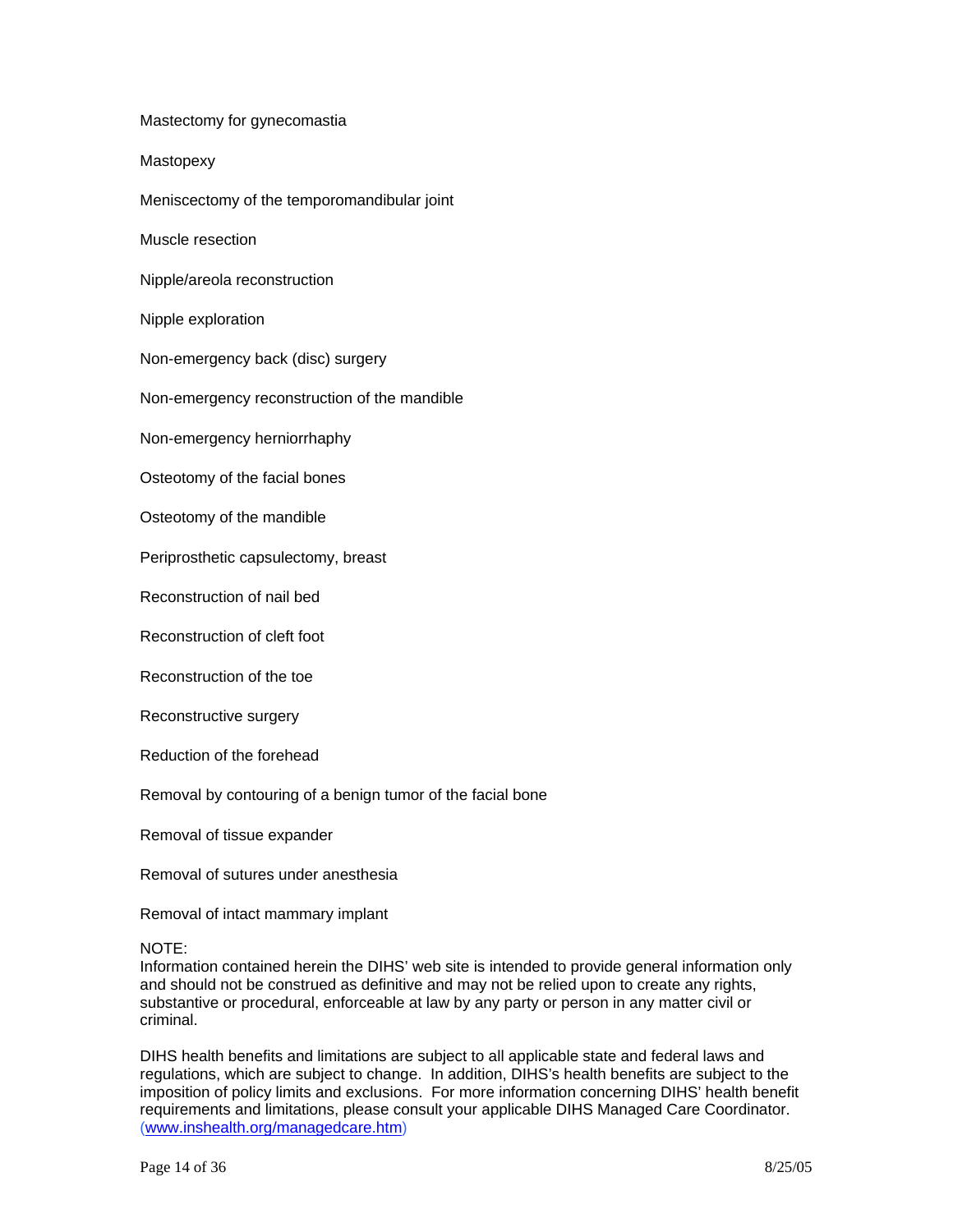Removal of contraceptive capsules

Replacement of tissue expander

Revision reconstructed breast

Rhytidectomy

Skin graft

Submucosal resection

Subperiosteal implant

Suction assisted lipectomy

Tissue graft

Treatment for temporomandibular joint dysfunction and disorders, including surgery and appliances

### **Digestive System Surgery**

Anterior gastropexy for hiatal hernia

Excision tonsil tags

Frenoplasty

Gastric bypass for morbid obesity

Gastroplasty for morbid obesity

Hemorrhoidal surgery

Revision of colostomy

Surgical treatment for morbid obesity

Vermilionectomy, with mucosal advancement

### NOTE:

Information contained herein the DIHS' web site is intended to provide general information only and should not be construed as definitive and may not be relied upon to create any rights, substantive or procedural, enforceable at law by any party or person in any matter civil or criminal.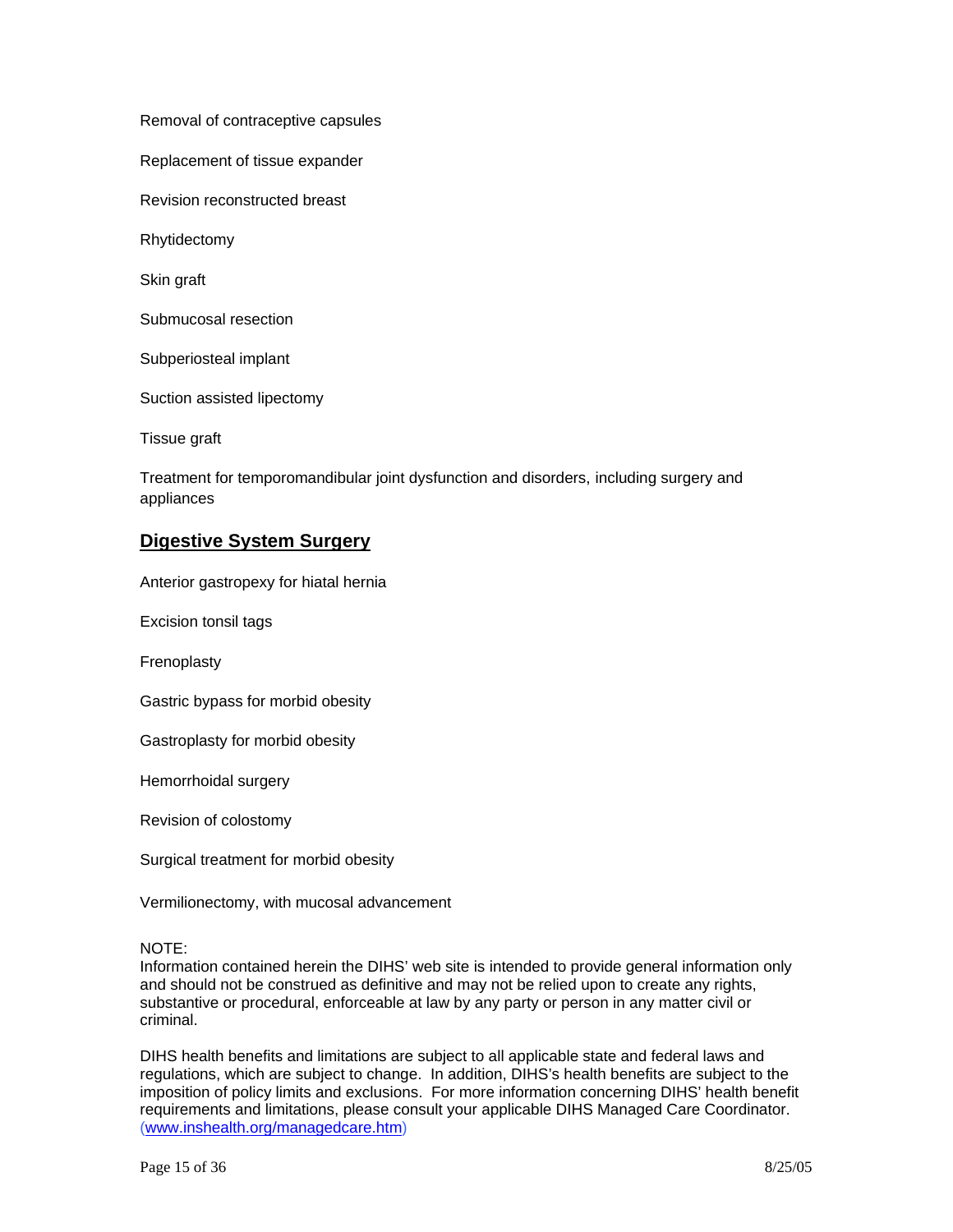# **Urinary System Surgery**

Revision of ileostomy

### **Female Genital System Surgery**

Construction of artificial vagina Dilation of vagina under anesthesia Excision of vaginal septum Fimbrioplasty **Genitoplasty** Hymenotomy, simple incision Hysteroplasty to repair uterine anomaly Intersex surgery, female to male Intersex surgery, male to female Ligation or transection of fallopian tubes

Non-emergency hysterectomy

Plastic repair of introitus

**Oophorectomy** 

Reversal of surgically induced sterility

Salpingostomy or Salpingectomy

Transcervical introduction of fallopian tube catheter

Transection of fallopian tube, minilaparotomy

Transposition of ovary

NOTE:

Information contained herein the DIHS' web site is intended to provide general information only and should not be construed as definitive and may not be relied upon to create any rights, substantive or procedural, enforceable at law by any party or person in any matter civil or criminal.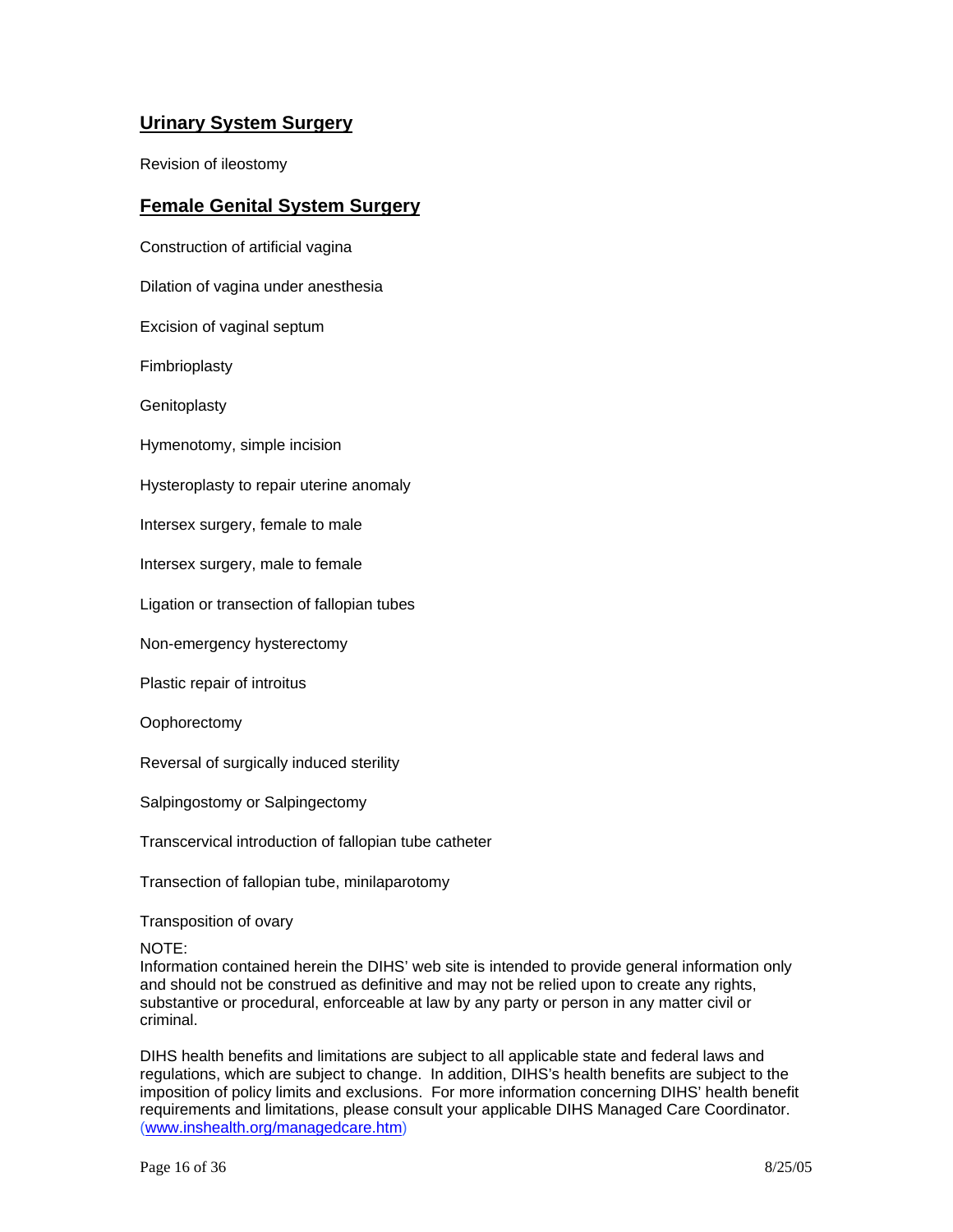Tubotubal anastomosis

Voluntary sterilization

### **Male Genital System Surgery**

**Circumcision** 

Epididymovasostomy, anastomosis epididymis to vas deferens

Excision, penile plaque

**Genitoplasty** 

Insertion penile prosthesis

Insertion of testicular prosthesis

Intersex surgery, female to male

Intersex surgery, male to female

Ligation of vas deferens

Plastic operation on penis to correct angulation

Prostatectomy

Removal/repair/replacement of penile prosthesis

Repair of hypospadias complications

Reversal of surgically induced sterility

Surgical correction of abnormality in penile prosthesis

Transurethral balloon dilation, prostatic urethra

Vasectomy

Vasovasotomy, vasovasorrhaphy

NOTE:

Information contained herein the DIHS' web site is intended to provide general information only and should not be construed as definitive and may not be relied upon to create any rights, substantive or procedural, enforceable at law by any party or person in any matter civil or criminal.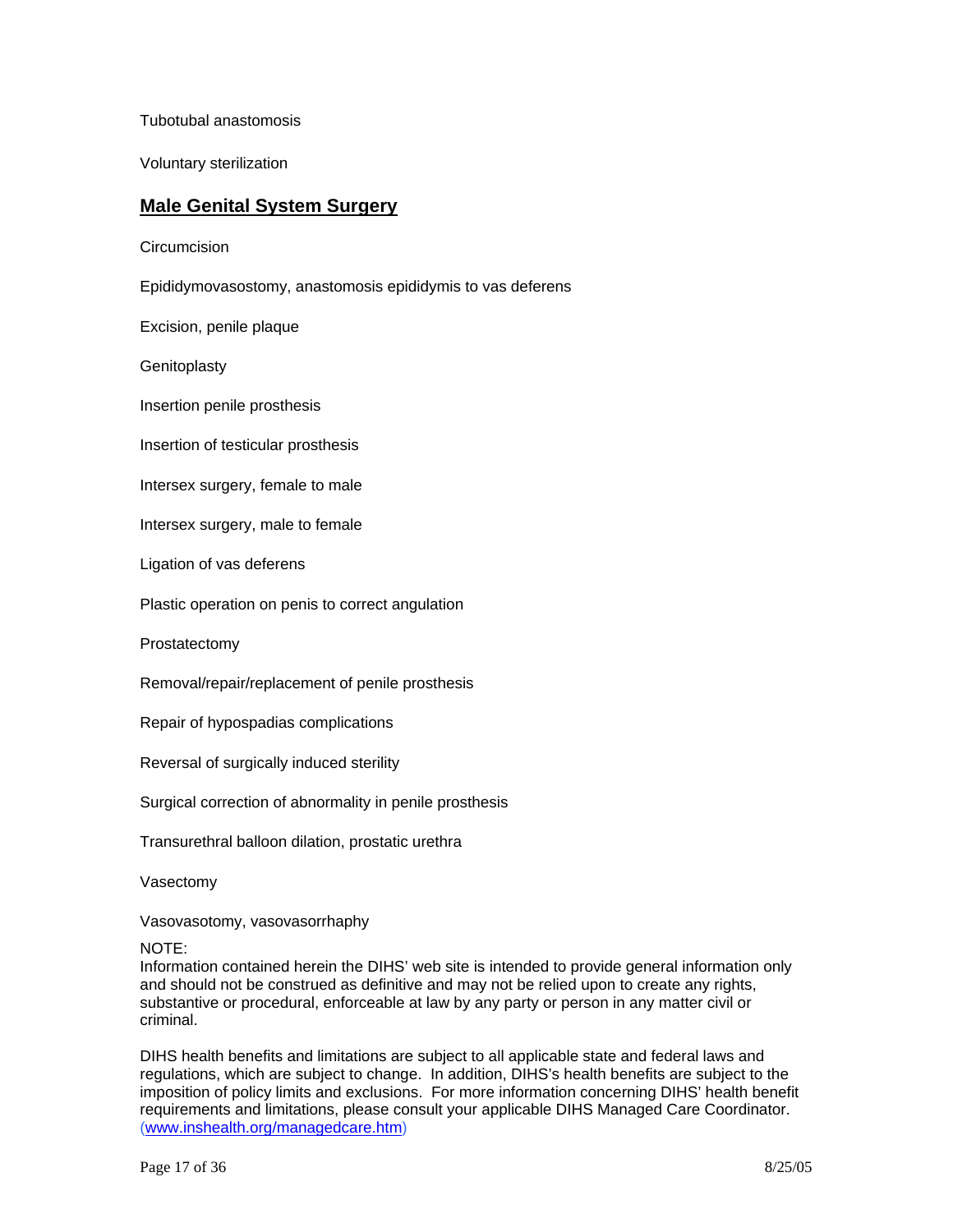Voluntary sterilization

### **Nervous System Surgery**

Burr holes, implantation neurostimulator electrodes Craniectomy, implantation neurostimulator electrodes Incision/subcutaneous placement neurostimulator generator/receiver Incision and subcutaneous placement/cranial neurostimulator Incision/subcutaneous placement neurostimulator generator/receiver Laminectomy, implantation neurostimulator electrodes Percutaneous implantation neurostimulator electrodes Revision/removal spinal neurostimulator generator/receiver Revision or removal/cranial neurostimulator Revision/removal peripheral neurostimulator electrodes Revision/removal intracranial neurostimulatcr electrodes Revision/removal peripheral neurostimulator generator/receiver

### NOTE:

Information contained herein the DIHS' web site is intended to provide general information only and should not be construed as definitive and may not be relied upon to create any rights, substantive or procedural, enforceable at law by any party or person in any matter civil or criminal.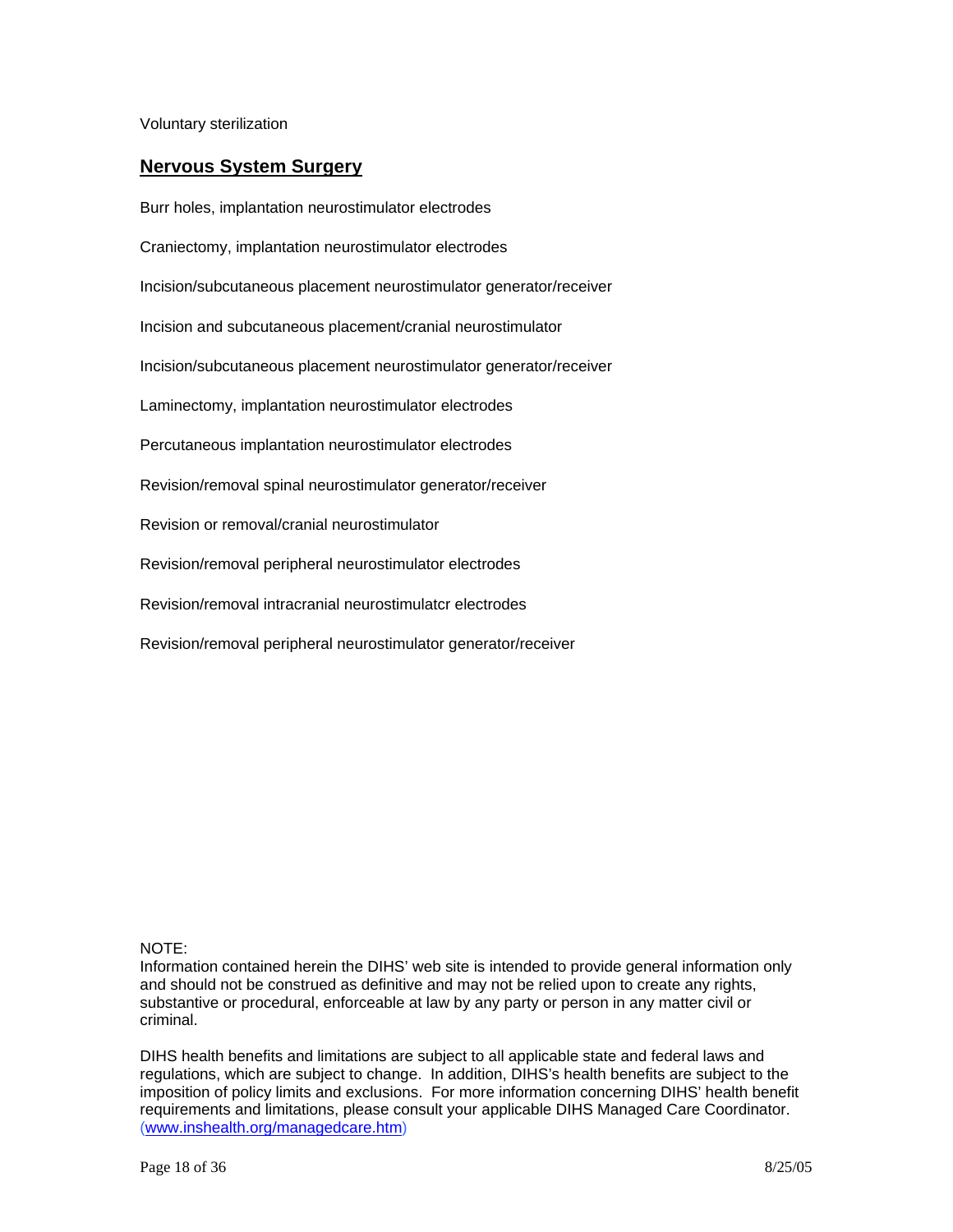### **Hearing**

Hearing services may be provided for emergent care. Scheduled, non-emergent, work up procedures and/or testing is not covered. All requests are reviewed on a case by case basis.

Hearing testing/screening is not covered. The repair of, replacement or supplies for a hearing aid is **not a covered benefit**.

### NOTE:

Information contained herein the DIHS' web site is intended to provide general information only and should not be construed as definitive and may not be relied upon to create any rights, substantive or procedural, enforceable at law by any party or person in any matter civil or criminal.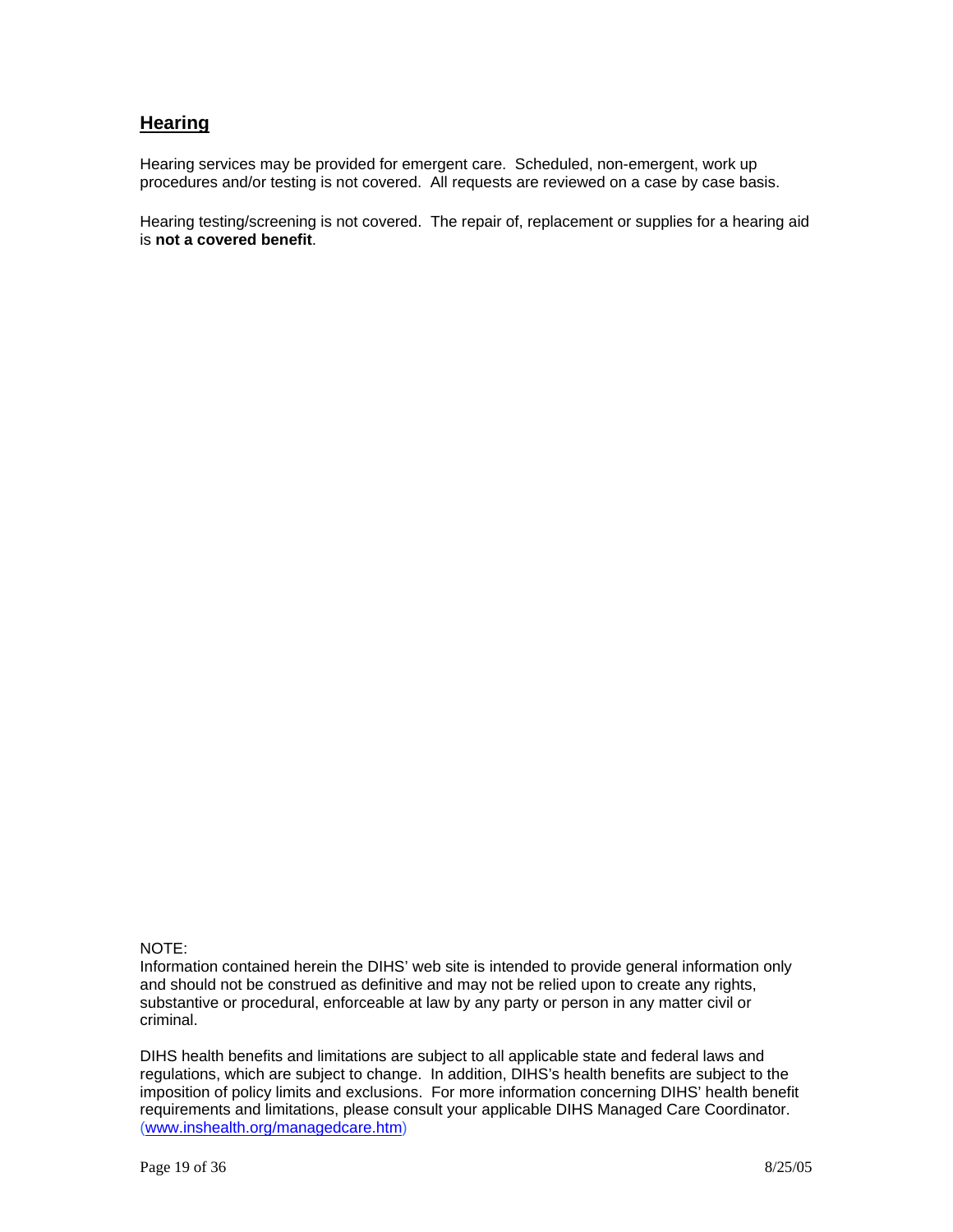# **Hemolytic and Lymphatic System**

Hemolytic and lymphatic system service requests may be provided for emergent care. Scheduled, non-emergent, work up procedures and or testing is not covered. All requests are reviewed on a case by case basis.

### NOTE:

Information contained herein the DIHS' web site is intended to provide general information only and should not be construed as definitive and may not be relied upon to create any rights, substantive or procedural, enforceable at law by any party or person in any matter civil or criminal.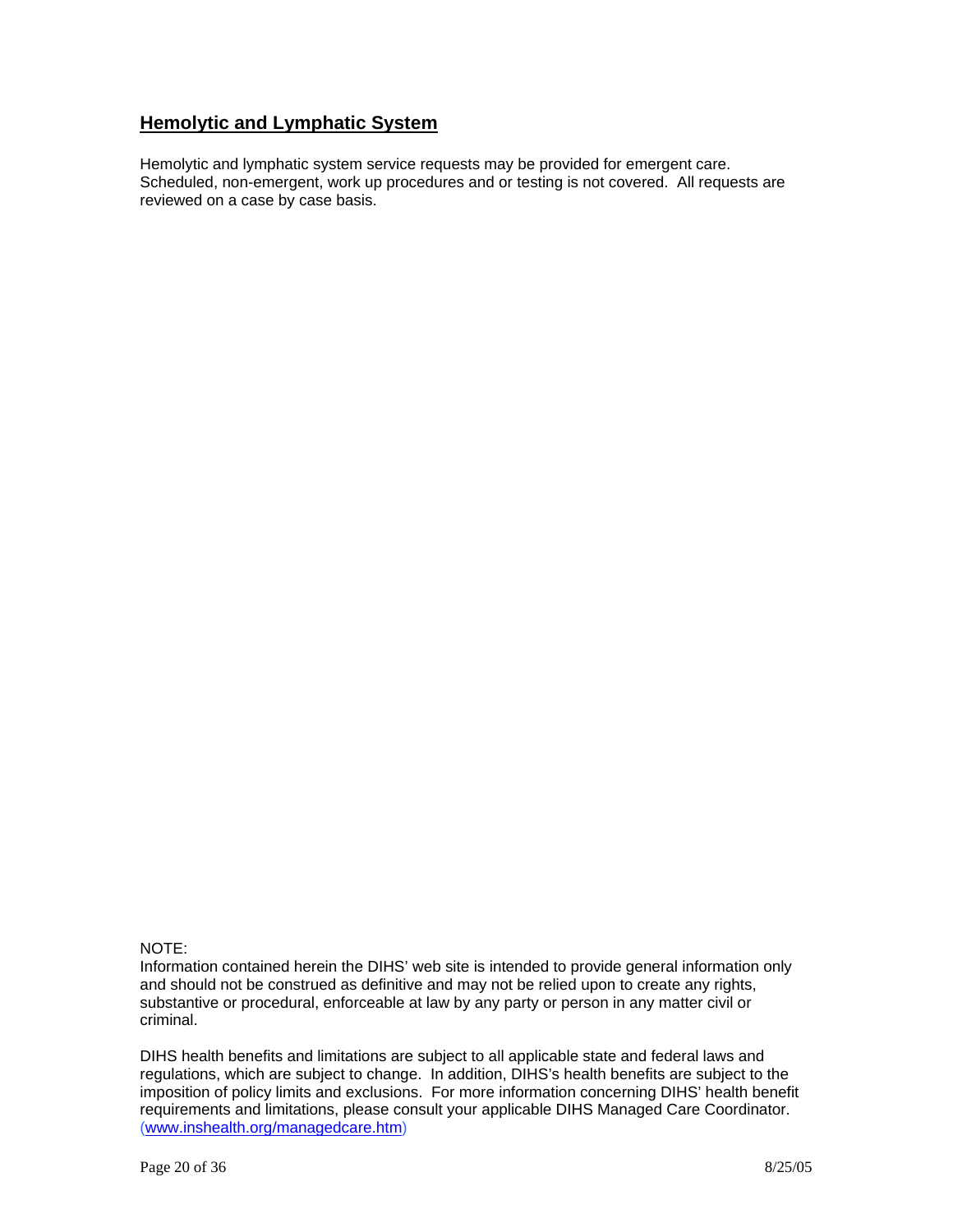### **Integumentary System (skin, subcutaneous and breast)**

Integumentary system services may be provided for emergent care. Scheduled, non-emergent or work up procedures and testing are not covered. All requests are reviewed on a case by case basis

The following are commonly requested procedures that are **not covered,** but can be requested by a TAR in the event of an emergency.

Acne surgery; acne medication

Arthroplasty

Body piercing or removal; including removal of self inserted genitalia objects (unless obvious signs/symptoms of active infection)

**Dermabrasion** 

Dressing change under anesthesia

I.V. injection of agent to test blood flow in skin flap

Immediate insertion of breast prosthesis after mastectomy

Impression/custom preparation of prosthesis

Insertion of tissue expander

Mammoplasty

Mastectomy for gynecomastia

Reconstruction of cleft foot

Reconstructive surgery

Removal of skin tags/lipomas

Removal of tissue expander

Tattooing or removal

NOTE:

Information contained herein the DIHS' web site is intended to provide general information only and should not be construed as definitive and may not be relied upon to create any rights, substantive or procedural, enforceable at law by any party or person in any matter civil or criminal.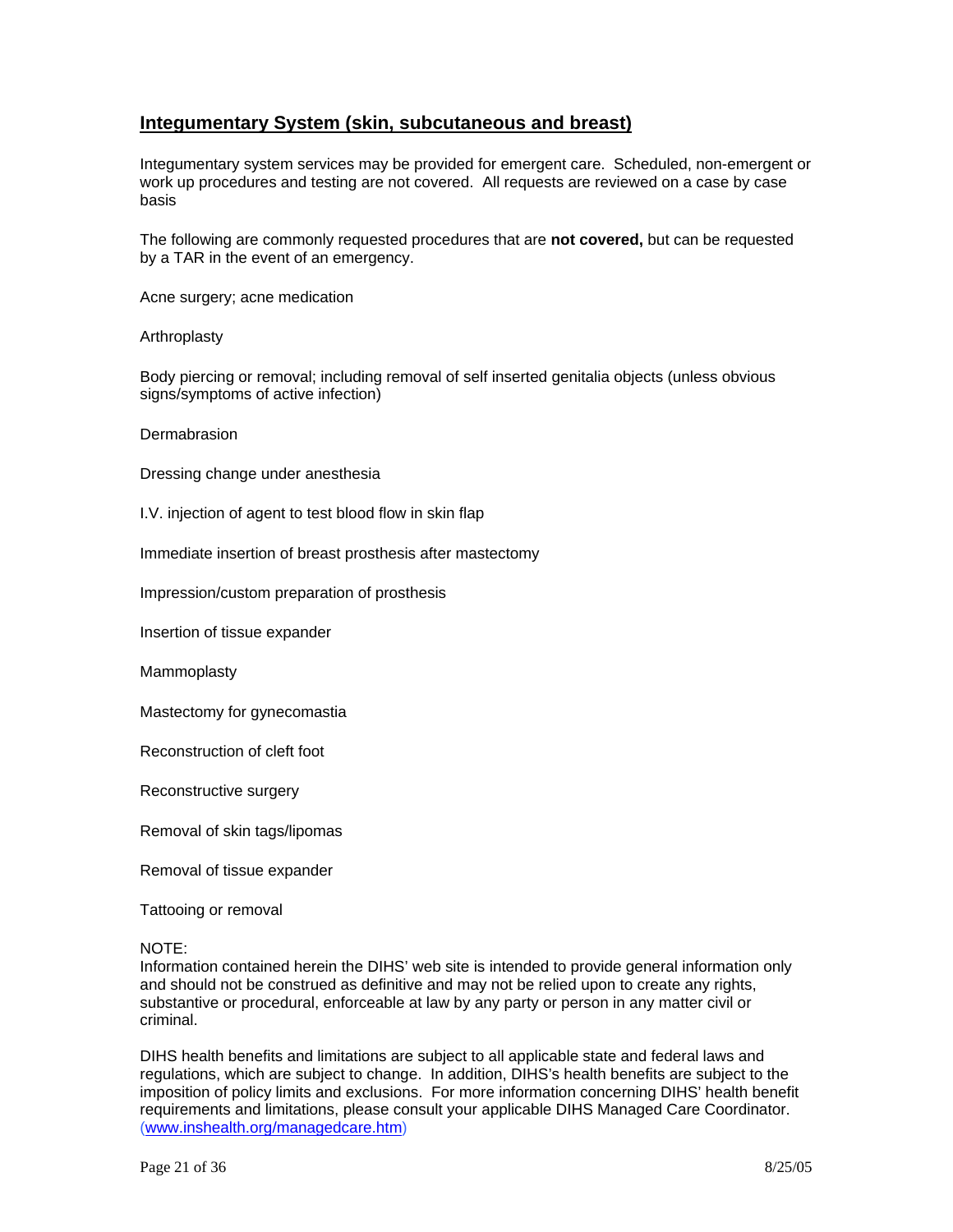Treatment for temporomandibular joint dysfunction and disorders, including surgery and appliances

### NOTE:

Information contained herein the DIHS' web site is intended to provide general information only and should not be construed as definitive and may not be relied upon to create any rights, substantive or procedural, enforceable at law by any party or person in any matter civil or criminal.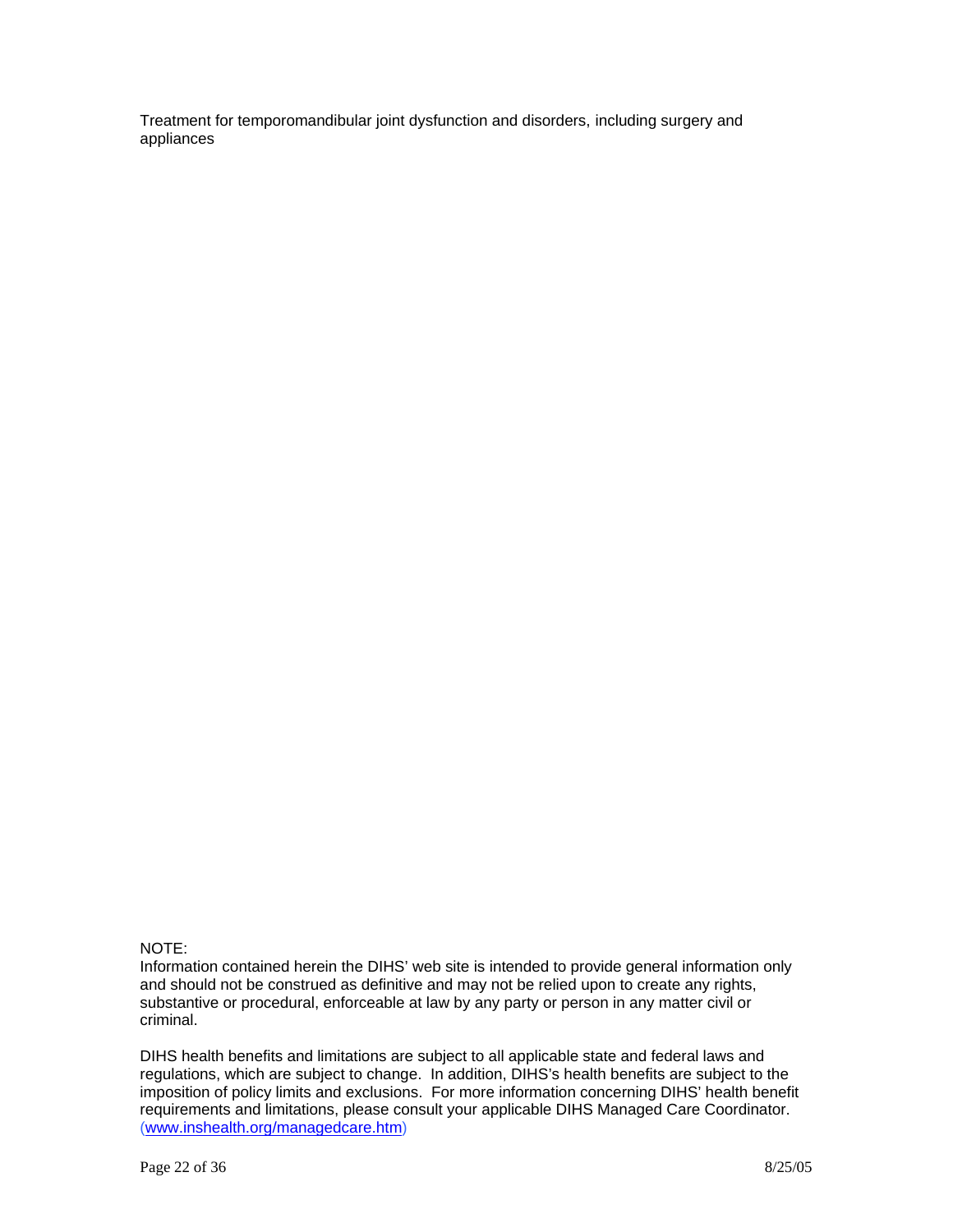## **Investigational (Experimental) Drugs, Devices and Procedures**

Investigational or experimental drugs, devices and procedures are **not a covered benefit**. All requests are reviewed on a case by case basis.

For procedures, services, and supplies that are experimental or investigational, and/or not approved by the FDA, or if the prisoner is taking an investigational drug on a compassionate use basis at the time of arrest, he or she may continue as long as it involves no cost to the government, and as long as the investigational protocol does not require the prisoner to make visits anywhere outside of the facility to which he or she is confined.

### NOTE:

Information contained herein the DIHS' web site is intended to provide general information only and should not be construed as definitive and may not be relied upon to create any rights, substantive or procedural, enforceable at law by any party or person in any matter civil or criminal.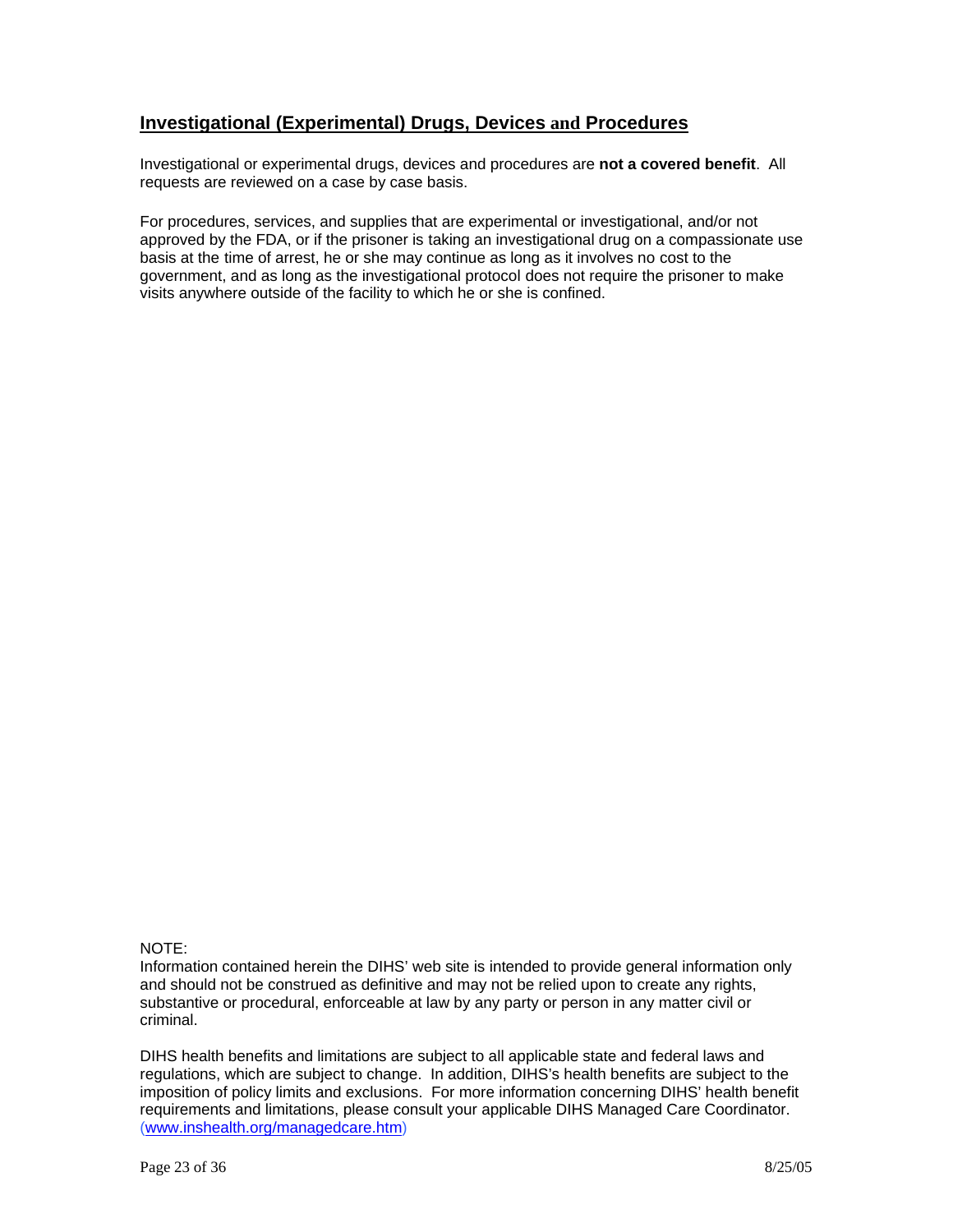# **Male Genital System**

Scheduled, non-emergency services are not a covered benefit. Requests will be reviewed on a case by case basis.

The following are examples of commonly requested procedures that are **not covered**, but can be requested in the event of an emergency.

Body piercing or removal; including removal of self inserted genitalia objects (unless obvious signs/symptoms of active infection)

**Circumcision** 

Epididymovasostomy, anastomosis epididymis to vas deferens

Excision, penile plaque

Insertion penile or testicular prosthesis

Intersex surgery, female to male; male to female

Ligation of vas deferens

Plastic operation on penis to correct angulation

Procedures, services and supplies related to sex transformations

Removal/repair/replacement of penile prosthesis

Repair of hypospadias complications

Reversal of surgically induced sterility; Voluntary sterilization

Transurethral balloon dilation, prostatic urethra

Vasectomy

Vasovasotomy, vasovasorrhaphy

#### NOTE:

Information contained herein the DIHS' web site is intended to provide general information only and should not be construed as definitive and may not be relied upon to create any rights, substantive or procedural, enforceable at law by any party or person in any matter civil or criminal.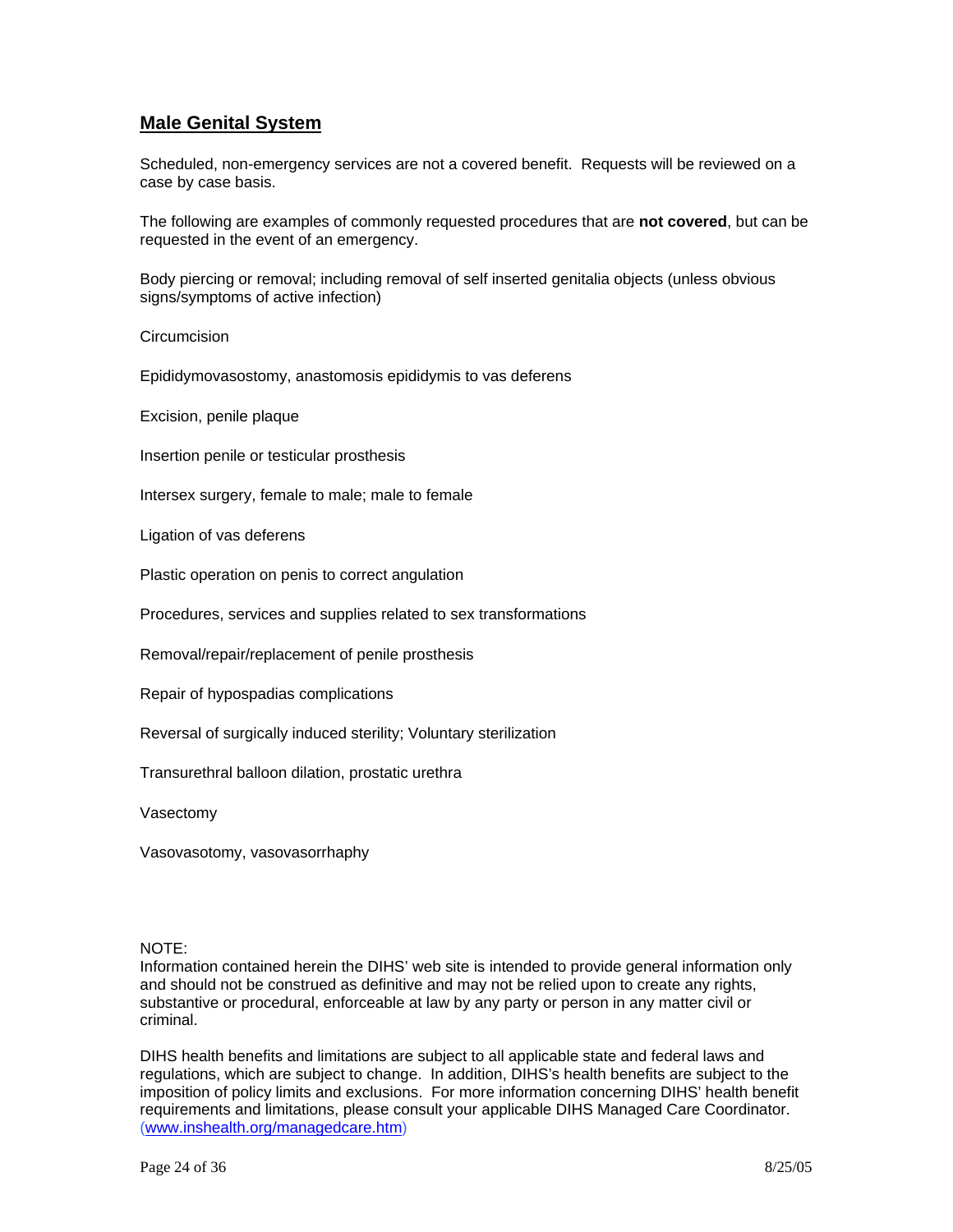## **Nervous System**

Scheduled, non-emergency services are not a covered benefit. Requests will be reviewed on a case by case basis.

The following are examples of commonly requested procedures that are **not covered**, but can be requested in the event of an emergency.

Most implantation and placement of neurostimulators generators/receivers.

### NOTE:

Information contained herein the DIHS' web site is intended to provide general information only and should not be construed as definitive and may not be relied upon to create any rights, substantive or procedural, enforceable at law by any party or person in any matter civil or criminal.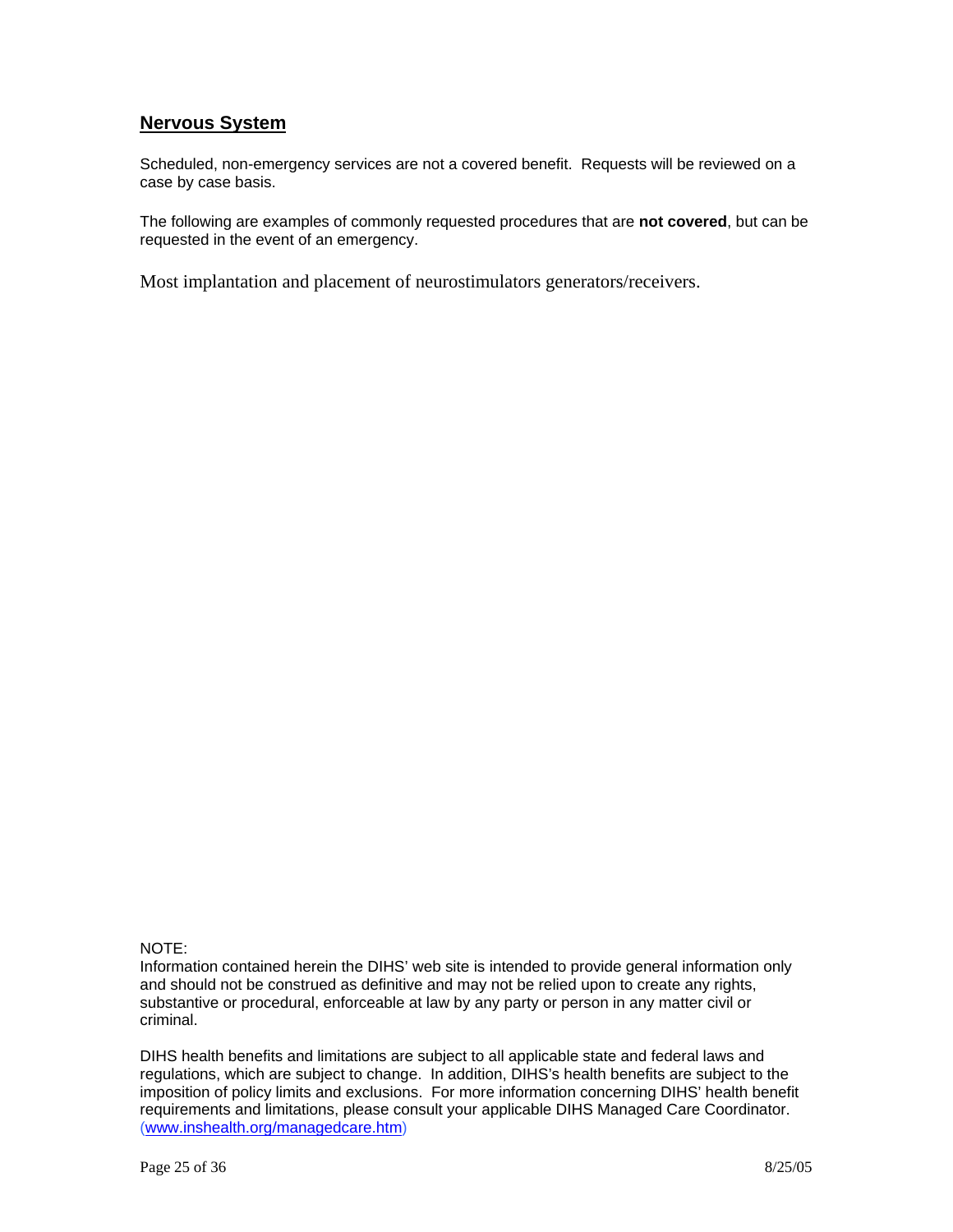## **Obstetrics/Gynecology**

Scheduled, non-emergency services are usually not a covered benefit. Requests will be reviewed on a case by case basis.

Pre-natal obstetrical physician visits are approved but require a prior authorization.

Routine sonograms to determine fetal age and/or size will be considered for initial gestation determination. Additional requests will be based upon clinical findings.

There is no financial reimbursement benefit for a newborn baby.

Routine physical examinations, including PAP smears (if the female is sexually active and has a cervix), will be considered if the detainee has been in ICE Custody 1 year **AND** there is no indication of imminent removal \*\*

Mammography requests will be considered for routine screening for asymptomatic cases if the detainee has been in ICE Custody 1 year **AND** there is no indication of imminent removal.\*\*

The following are examples of commonly requested procedures that are **not covered** but can be requested in the event of an emergency situation.

Amniocentesis, unless justified in writing by the attending physician because of clinical findings indicating possible complication

Elective abortions

Home uterine monitoring devices, unless justified in writing by a physician because of clinical findings indicating possible complications

Infertility workup or treatment, including Assisted Reproductive Technology (ART)

Intersex surgery, female to male or male to female

Ligation or transection of fallopian tubes

Non-emergency Hysterectomy

Procedures, services and supplies related to sex transformations

Reversal of surgically induced sterility

NOTE:

Information contained herein the DIHS' web site is intended to provide general information only and should not be construed as definitive and may not be relied upon to create any rights, substantive or procedural, enforceable at law by any party or person in any matter civil or criminal.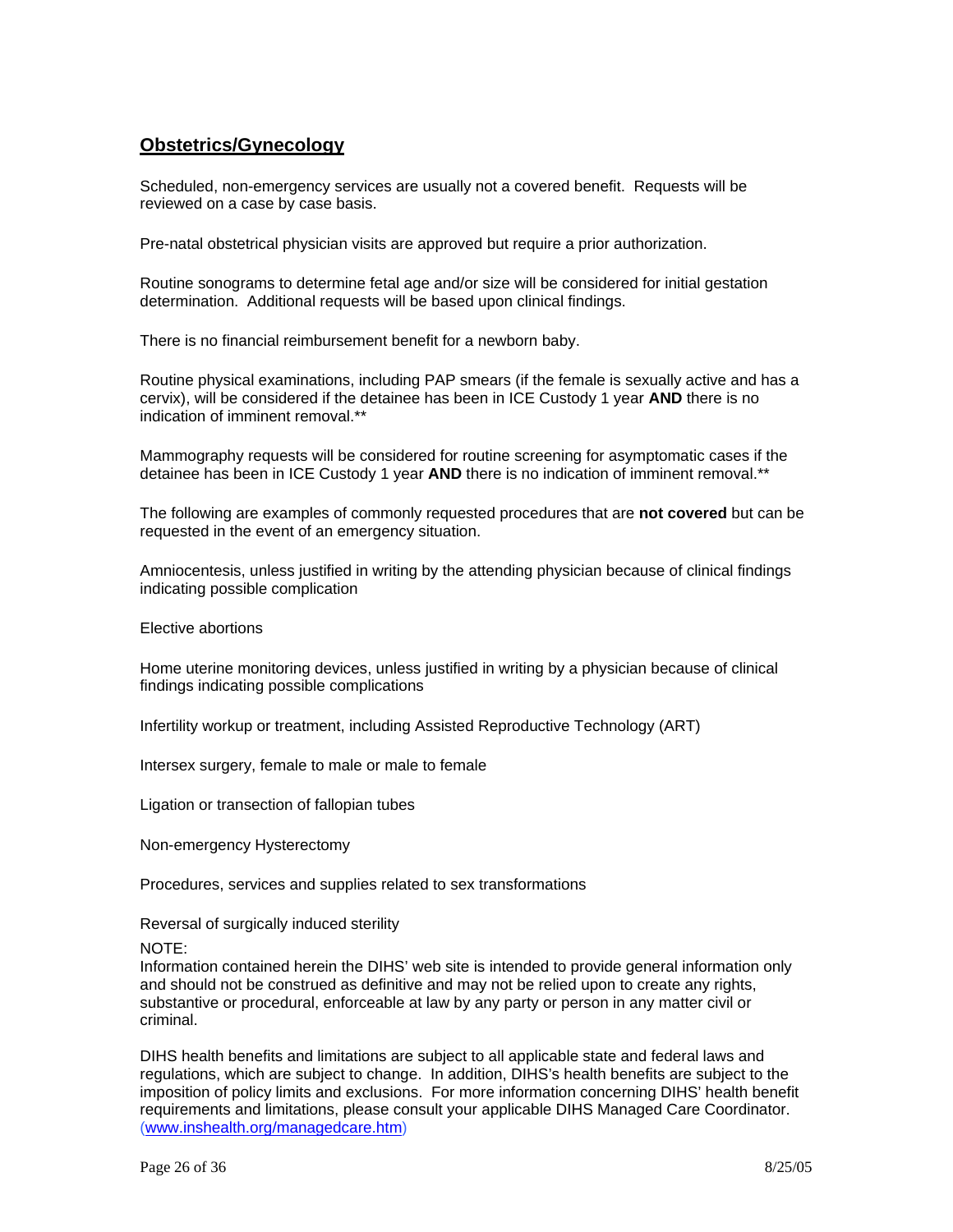Uterine suspension

Voluntary sterilization or other family planning services, including contraceptive drugs, devices, or surgery

\*\* Reference the Guide to Clinical Preventative Services, (latest version), Report of the U.S. Preventative Services Task Force

NOTE:

Information contained herein the DIHS' web site is intended to provide general information only and should not be construed as definitive and may not be relied upon to create any rights, substantive or procedural, enforceable at law by any party or person in any matter civil or criminal.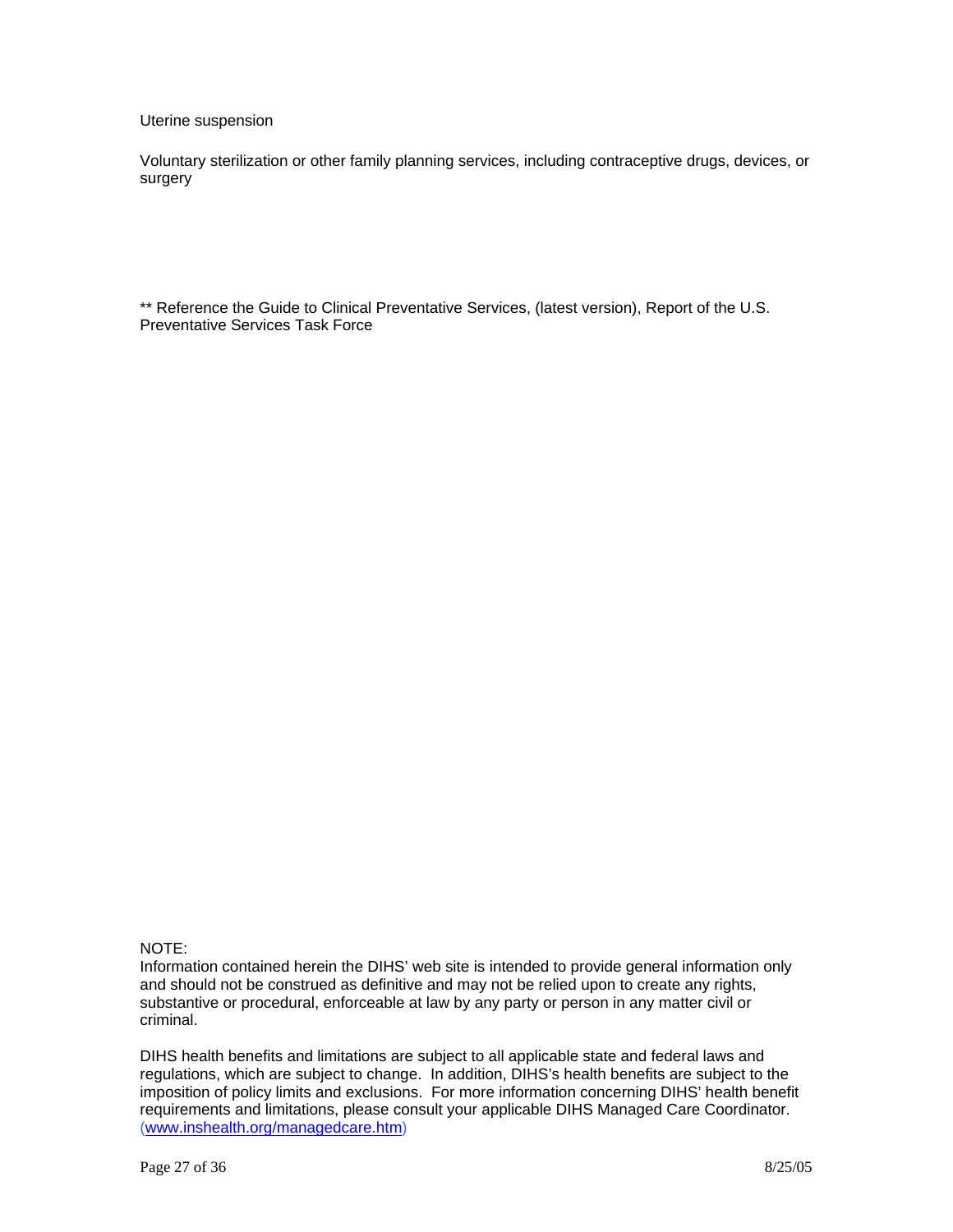# **Orthopedics / Rehabilitation**

Orthopedic services may be covered for emergent care. Scheduled, non-emergent or work up procedures and testing are **not a covered benefit**.

Rehabilitation services or the admission to an acute rehabilitation facility are usually not covered.

All requests are reviewed on a case by case basis.

The following are commonly requested services which are **not covered**:

Maintenance or palliative physical, occupational, speech or cognitive therapy for a chronic disease or condition

Orthopedic devices (shoes, braces, etc.) unless the detainee possessed a pair at the time of his/her arrest, and they were lost or damaged beyond repair during his or her incarceration and based upon clinical findings.

Short-term or long-term rehabilitative therapy (physical, speech, occupational and cognitive)

Short-term rehabilitation services

Prosthetics are usually a non-covered item

### NOTE:

Information contained herein the DIHS' web site is intended to provide general information only and should not be construed as definitive and may not be relied upon to create any rights, substantive or procedural, enforceable at law by any party or person in any matter civil or criminal.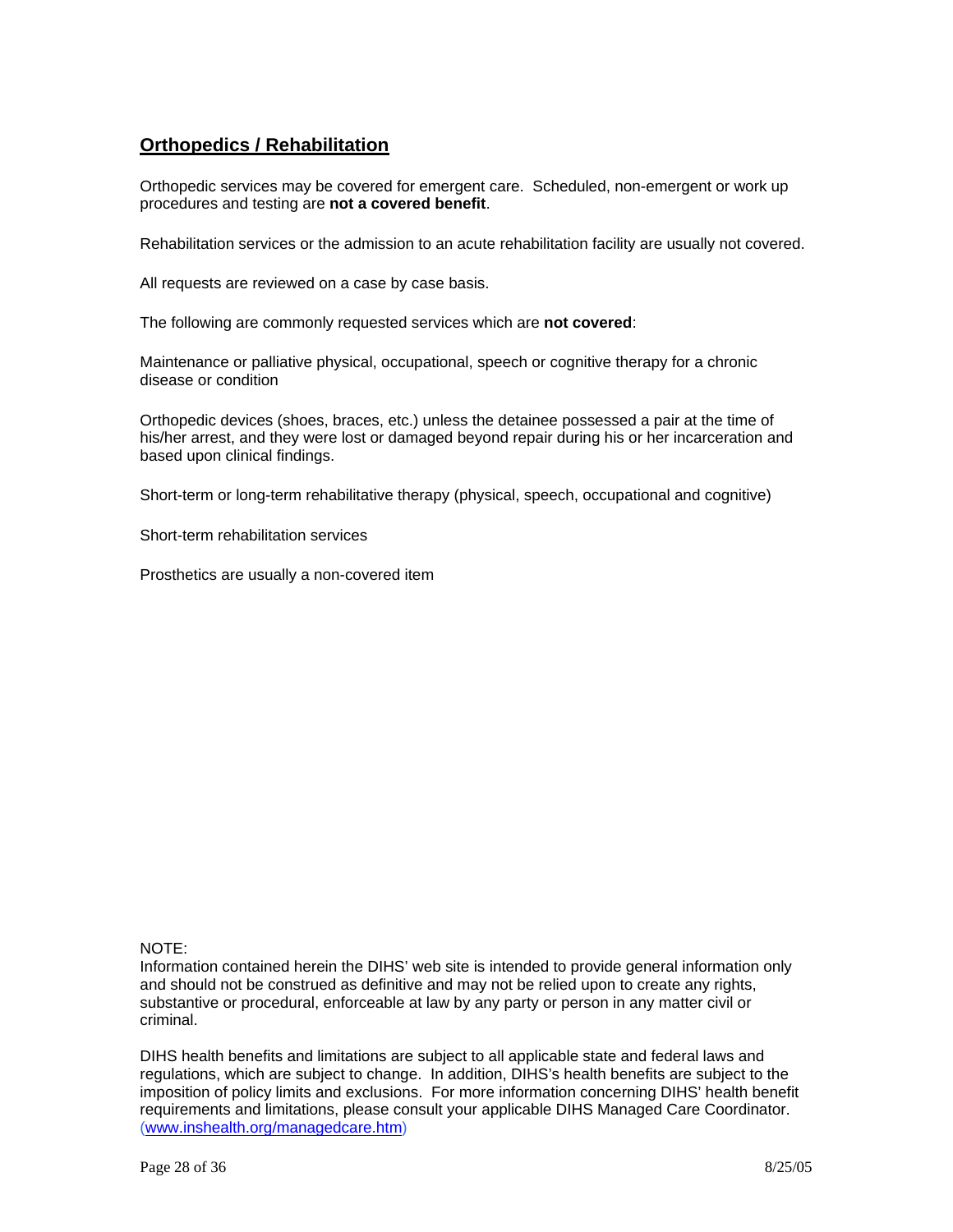## **Other Services**

Follow up health care services, with periodic check ups, for detainees with conditions that are considered chronic will be determined by the onsite health care provider. These conditions may include, but not be limited to:

- Asthma
- **Hypertension**
- Diabetes
- Mental Health
- HIV/AIDS
- Seizure Disorder
- TB/INH

HIV testing **will be approved** if a provider determines that the HIV testing is indicated based on clinical evaluation or if the detainee requested the test **and** it is deemed necessary by the medical provider.

Screening for disease processes will be considered for approval on a case by case basis, clinical findings and referencing the Guide to Clinical Preventative Services, (latest version), Report of the U.S. Preventative Services Task Force. Detainees must be in ICE/BP custody at least 12 months with no indication of imminent removal. Examples are:

- Breast Cancer
- Uterine/Cervical Cancer
- Prostatic Cancer
- Colon/rectal Cancer

The following medical interventions and procedures are **not a covered benefit**.

### Acupuncture

Air purifiers, air conditioners, heating pads, whirlpool bathing equipment, sun and heat lamps, and exercise devices, even if ordered by a physician, unless preauthorized.

### Apnea monitor

Assembly and operation of pump with oxygenator or heat exchanger

Bereavement counseling

Biofeedback training

### NOTE:

Information contained herein the DIHS' web site is intended to provide general information only and should not be construed as definitive and may not be relied upon to create any rights, substantive or procedural, enforceable at law by any party or person in any matter civil or criminal.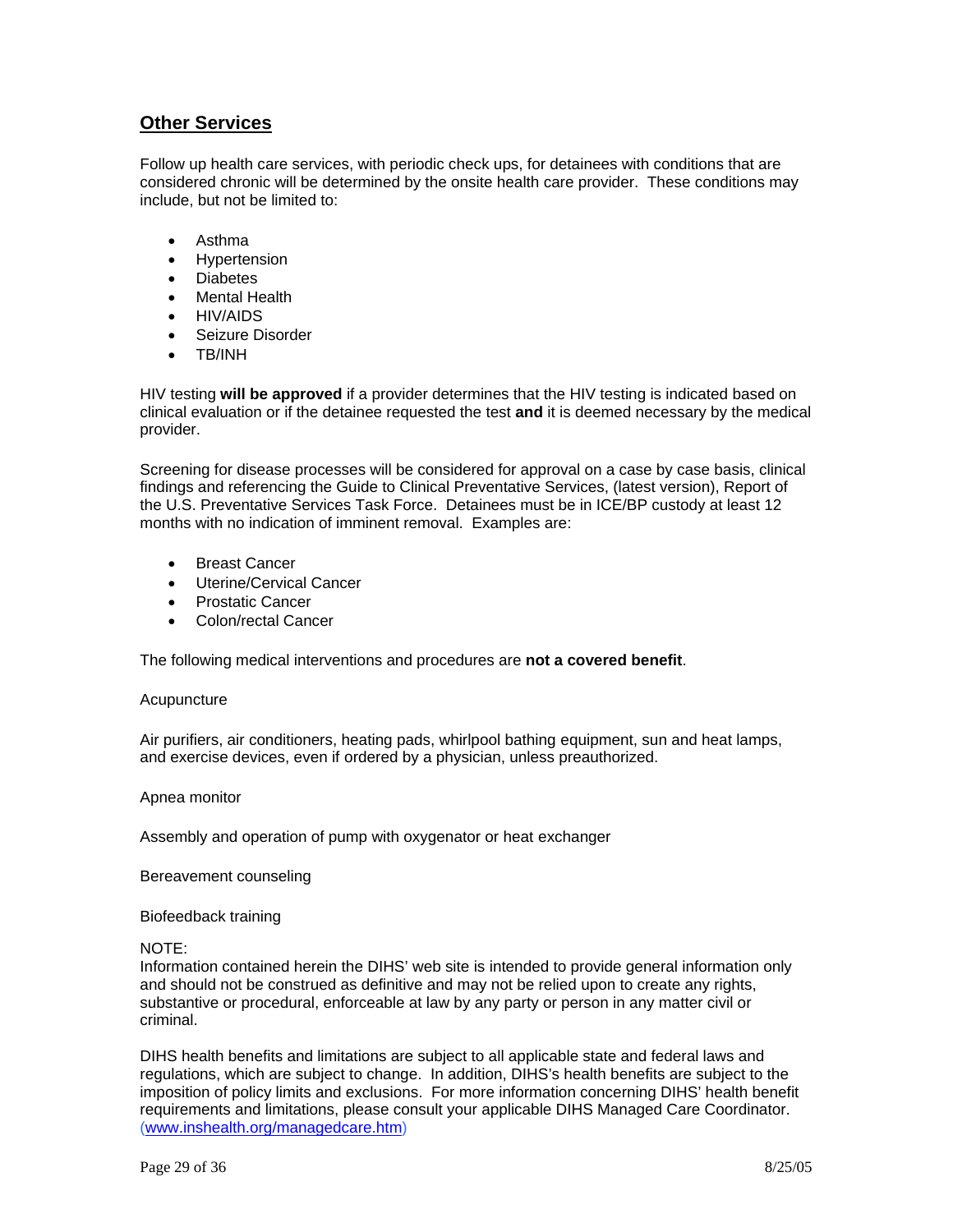Care or treatment not provided in accordance with accepted professional medical standards in the United States

Chiropractic services

Clinical ecology and environmental medicine

Communication equipment including computer "story boards" or "light talkers"

Extracorporeal Membrane Oxygenation (ECMO)

Fabrication of athletic mouth guards

Financial or legal counseling

Genetic testing

Hospitalization that is not deemed medically necessary

Naturopathy

Outpatient consultations by medical specialists, unless ordered by a primary care physician and preauthorized.

Pastoral counseling

Personal comfort items during hospitalization such as radio, television, telephone, guest beds, admission kits, or other comfort items

Podiatric services, including foot orthotics and the removal of corns or calluses or trimming of nails

Private-duty nursing

Procedures, services, and supplies for weight control

Services and supplies not reasonably necessary for the diagnosis and treatment of an illness or injury

Services and supplies for cosmetic purposes

Wigs

NOTE:

Information contained herein the DIHS' web site is intended to provide general information only and should not be construed as definitive and may not be relied upon to create any rights, substantive or procedural, enforceable at law by any party or person in any matter civil or criminal.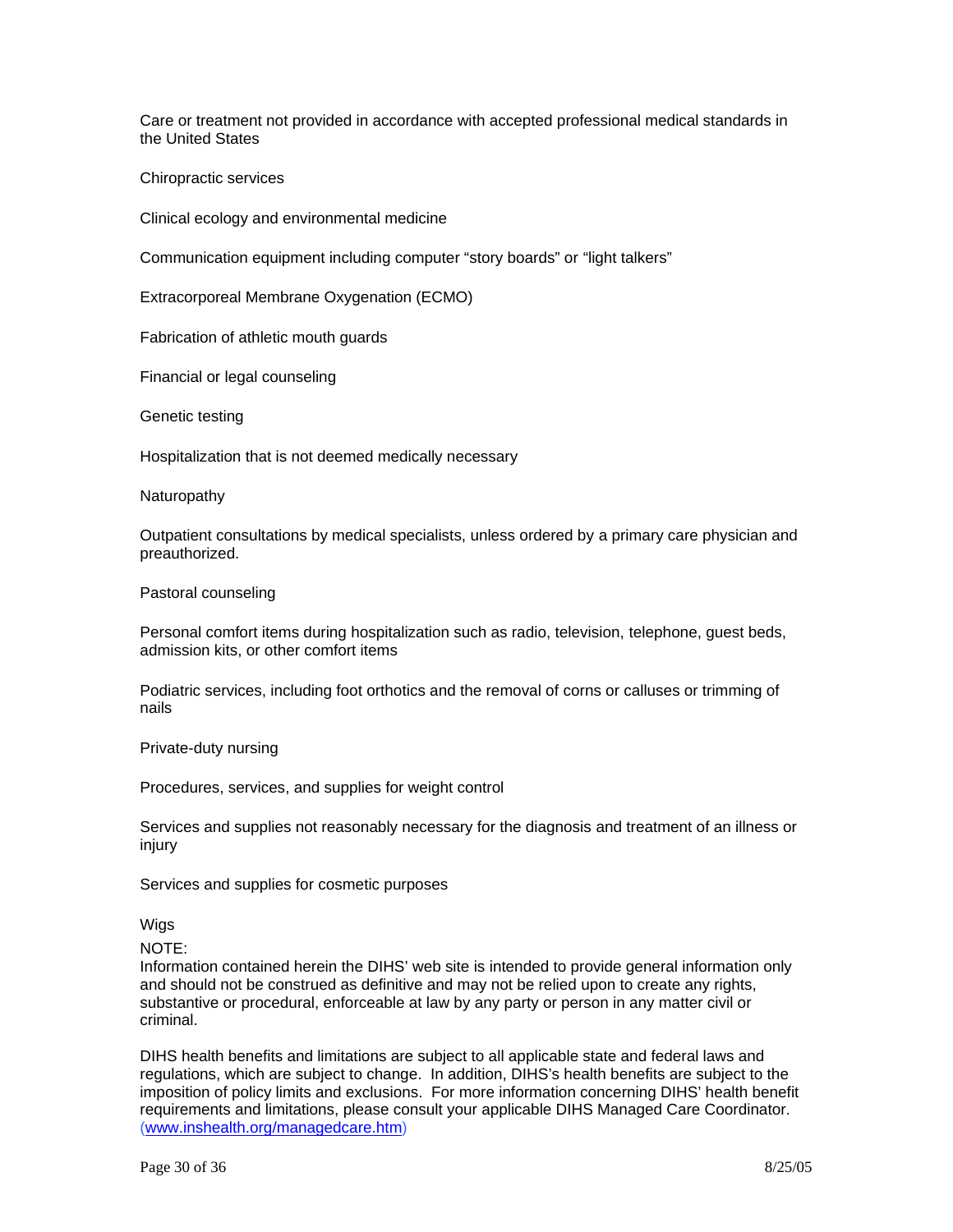### **Pharmacy**

Pharmacy requests for medications on the DIHS Formulary do not require prior authorization. (www.inshealth.org/documents/Formulary/DIHS\_Formulary.pdf)

All non-formulary medications require prior authorization.

Prescription drugs are approved up to a 30 day supply.

Drug approvals for a detainees being released from ICE/BP custody: Up to a 5 day supply of medication

There is **no benefit** for over the counter medications.

### NOTE:

Information contained herein the DIHS' web site is intended to provide general information only and should not be construed as definitive and may not be relied upon to create any rights, substantive or procedural, enforceable at law by any party or person in any matter civil or criminal.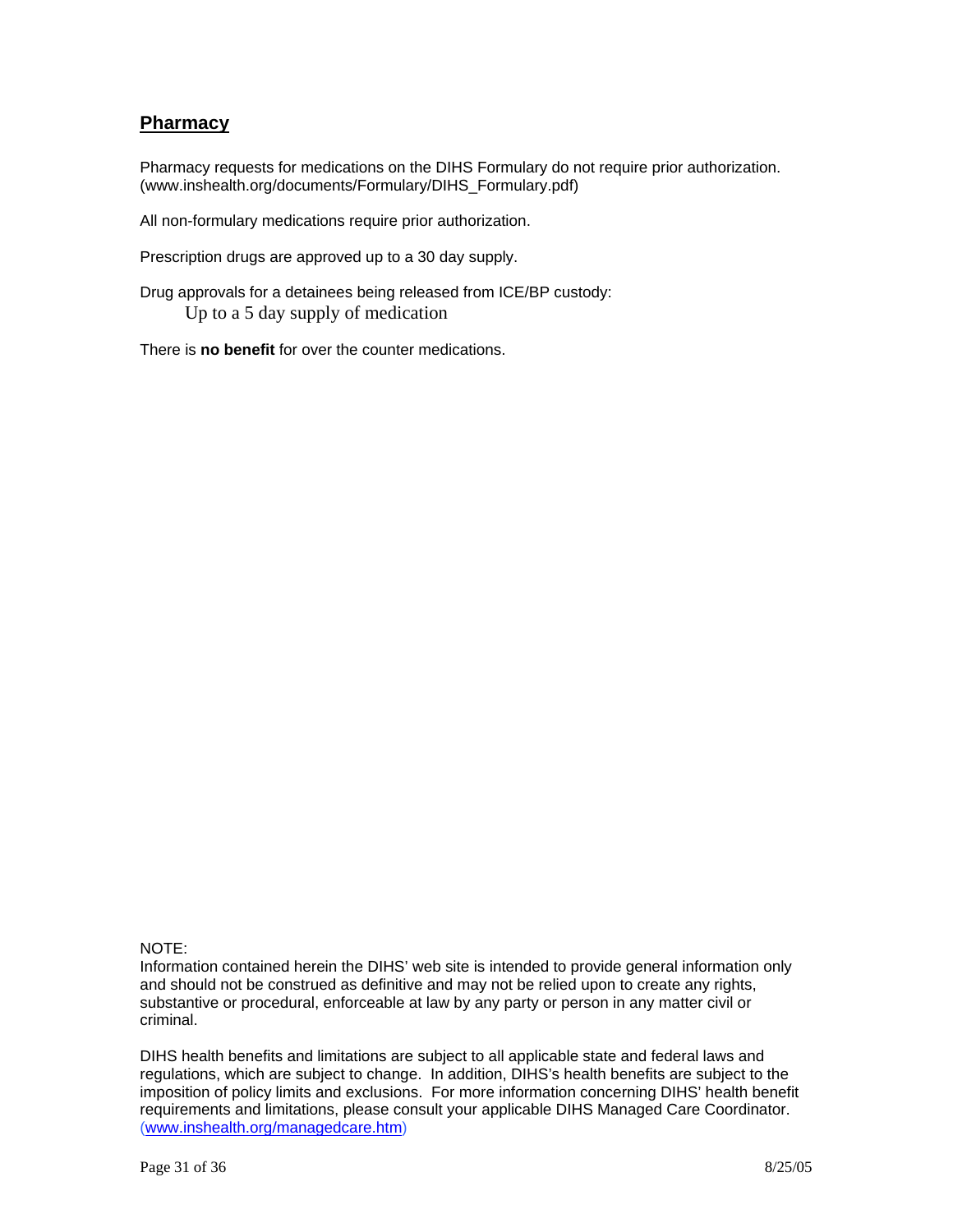# **Prosthetics**

Prosthetic services are usually not a covered benefit. Requests will be reviewed on a case by case basis.

Prosthetic devices are **not replaced** if they were left behind or lost at a previous detention facility. This is considered a property issue and needs to be coordinated between the two facilities.

### NOTE:

Information contained herein the DIHS' web site is intended to provide general information only and should not be construed as definitive and may not be relied upon to create any rights, substantive or procedural, enforceable at law by any party or person in any matter civil or criminal.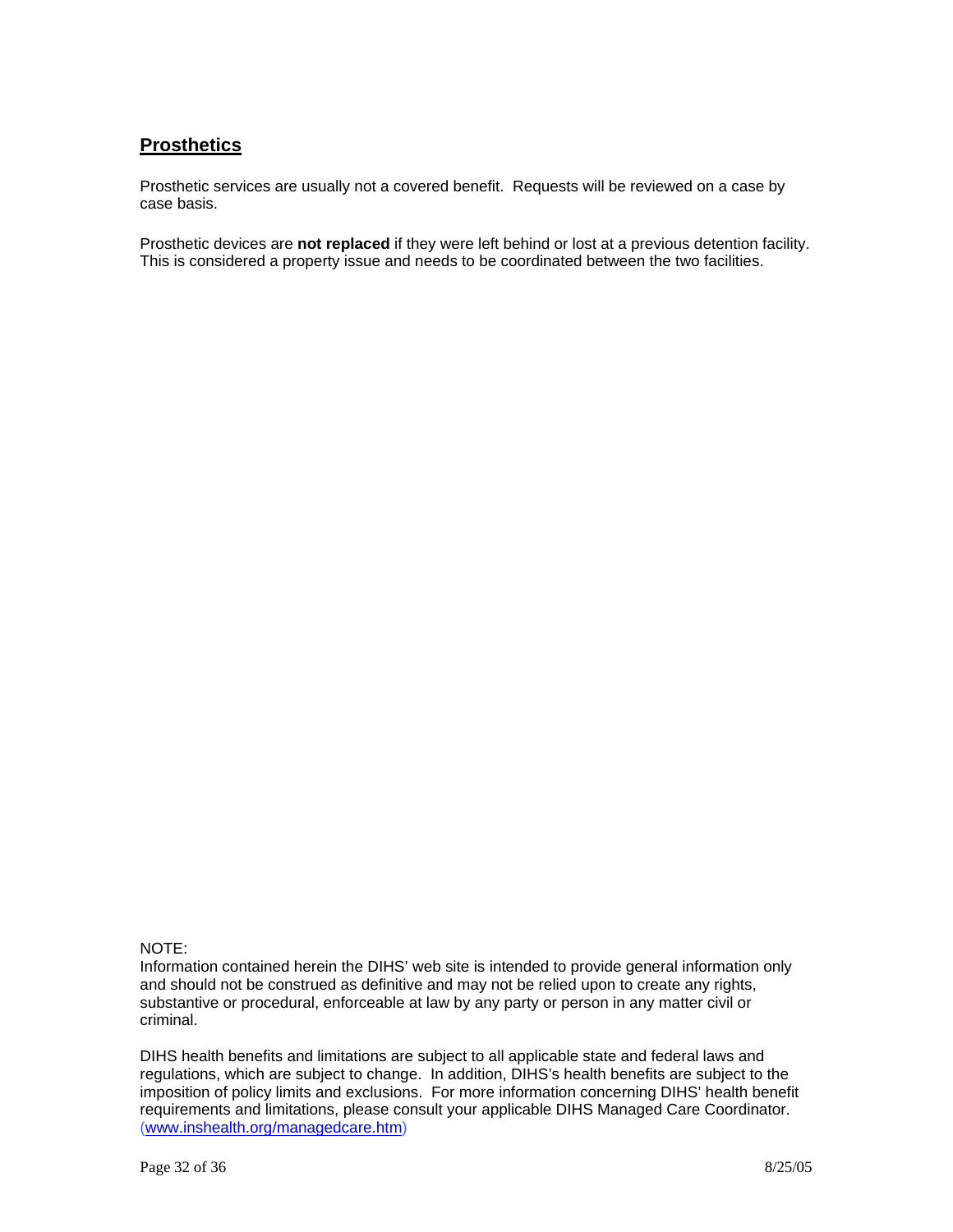## **Psychology/Psychiatry**

Scheduled, non-emergency services are not a covered benefit. Requests will be reviewed on a case by case basis.

Detainees who are exhibiting active signs/symptoms of suicidal ideation may require acute hospitalization. Follow up care may be requested and reviewed on a case by case basis.

The following are examples of commonly requested procedures that are **not covered** but can be requested in the event of an emergency.

Counseling or therapy for marital, educational, behavioral, or sexual diagnosis or treatment of sexual dysfunction/inadequacy/impotence

Hypnotherapy problems

Psychoanalysis or psychotherapy credited toward earning a degree, or furtherance of education or training, regardless of diagnosis or symptoms that may be present

Psychological or psychiatric testing, counseling or psychotherapy unless approved by the Medical **Director** 

Sleep therapy or evaluation

Treatment of alcoholism or substance abuse (rehabilitation)\*

Treatment for learning disabilities and mental retardation

### **Exception\***

Detainees exhibiting acute signs/symptoms of substance abuse or alcohol withdrawal may be approved for a hospital admission to manage these acute symptoms.

#### NOTE:

Information contained herein the DIHS' web site is intended to provide general information only and should not be construed as definitive and may not be relied upon to create any rights, substantive or procedural, enforceable at law by any party or person in any matter civil or criminal.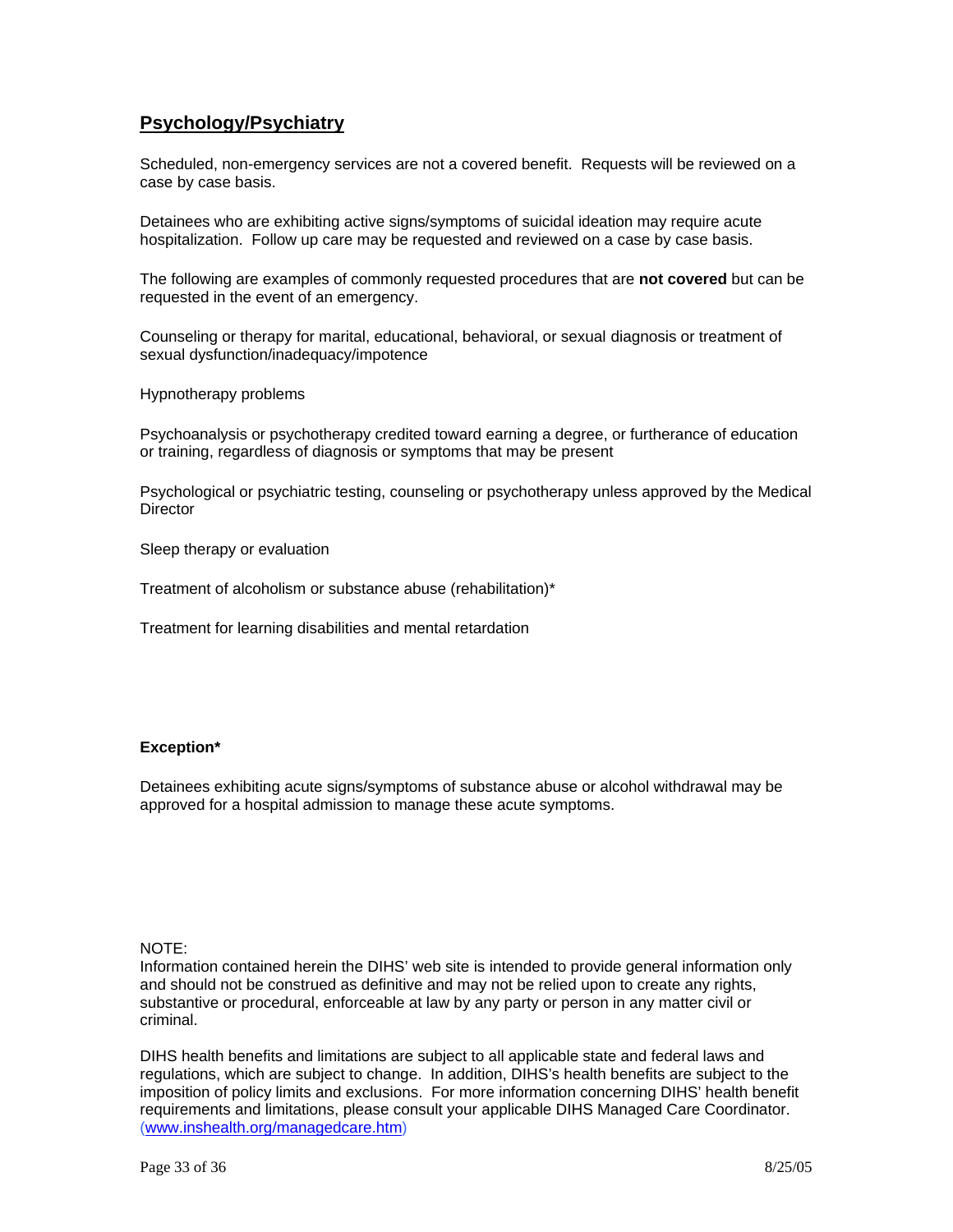## **Radiology**

Scheduled, non-emergent diagnostic x-ray services are usually **not a covered benefit**. Requests will be reviewed on a case by case basis.

Single view chest x-rays **are covered** to rule out tuberculosis in the presence of a positive PPD.

DIHS supports the most current Centers for Disease Control (CDC) Guidelines for the identification and treatment of tuberculosis.

### NOTE:

Information contained herein the DIHS' web site is intended to provide general information only and should not be construed as definitive and may not be relied upon to create any rights, substantive or procedural, enforceable at law by any party or person in any matter civil or criminal.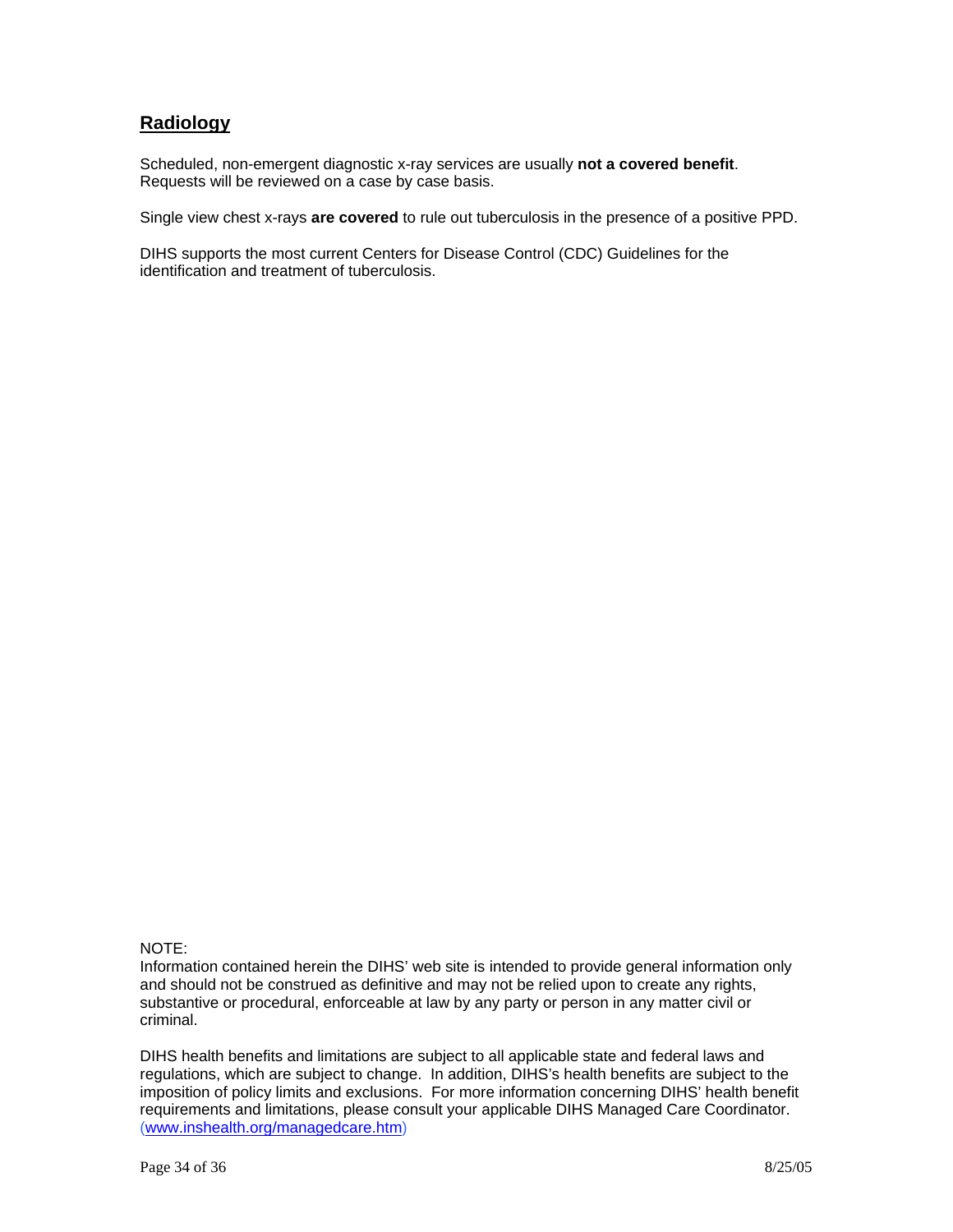### **Urinary System**

Scheduled, non-emergent services are not a covered benefit. Requests will be reviewed on a case by case basis.

The following is a commonly requested procedure which is **not covered**, but can be requested in the event of an emergency situation.

Revision ileostomy

### NOTE:

Information contained herein the DIHS' web site is intended to provide general information only and should not be construed as definitive and may not be relied upon to create any rights, substantive or procedural, enforceable at law by any party or person in any matter civil or criminal.